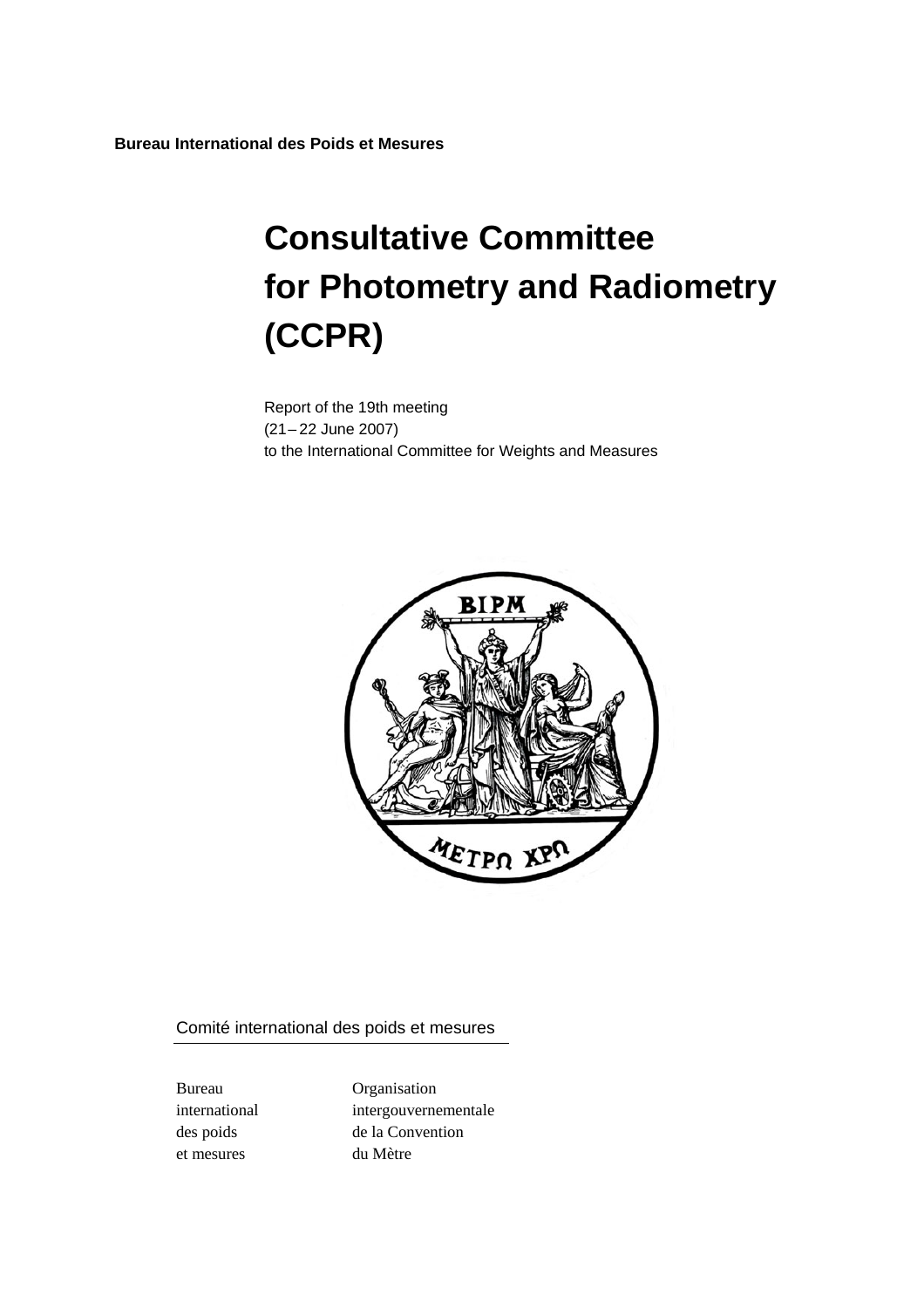Note:

Following a decision made by the International Committee for Weights and Measures at its 92nd meeting in October 2003, reports of meetings of Consultative Committees will henceforth be published only on the BIPM website in the form presented here.

Full bilingual printed versions in French and English will no longer appear.

> A.J. Wallard, Director BIPM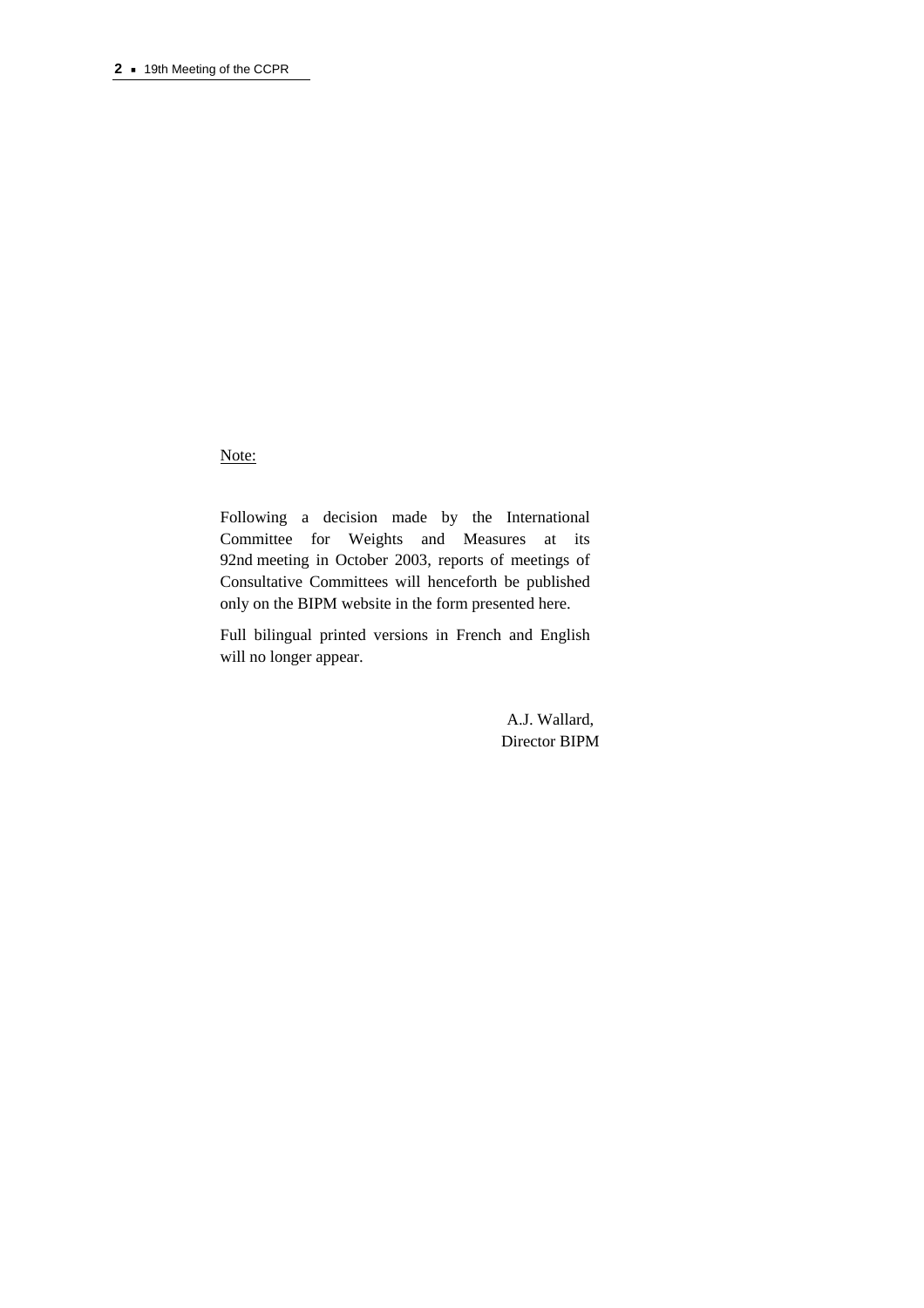# **LIST OF MEMBERS OF THE CONSULTATIVE COMMITTEE FOR PHOTOMETRY AND RADIOMETRY AS OF 21 JUNE 2007**

#### **President**

Dr F. Hengstberger, member of the International Committee for Weights and Measures, NMISA, Pretoria.

#### **Executive Secretary**

Dr M. Stock, International Bureau of Weights and Measures [BIPM], Sèvres.

#### **Members**

Centre for Metrology and Accreditation [MIKES], Espoo.

Laboratoire National de Métrologie et d'Essais [LNE], Paris.

Federal Office of Metrology [METAS], Bern-Wabern.

Hungarian Trade Licensing Office [MKEH], Budapest.

- Institute for Opto-Physical Measurements, Rostekhregulirovaniye of Russia [VNIIOFI], Moscow.
- Instituto de Física Aplicada, Consejo Superior de Investigaciones Cientificas [IFA-CSIC], Madrid.

Istituto Nazionale di Ricerca Metrologica [INRIM], Turin.

Korea Research Institute of Standards and Science [KRISS], Daejeon.

Measurement Standards Laboratory of New Zealand [MSL], Lower Hutt.

National Institute of Metrology [NIM], Beijing.

National Institute of Standards and Technology [NIST], Gaithersburg.

- National Measurement Institute of Australia [NMIA], Lindfield.
- National Metrology Institute of Japan, National Institute of Advanced Industrial Science and Technology [NMIJ/AIST], Tsukuba.
- National Metrology Institute of South Africa [NMISA], Pretoria.

National Metrology Institute/Ulusal Metroloji Enstitüsü [UME], Gebze-Kocaeli.

National Physical Laboratory [NPL], Teddington.

National Research Council of Canada, Institute for National Measurement Standards [NRC-INMS], Ottawa.

NMi Van Swinden Laboratorium, Nederlands Meetinstituut [NMi VSL], Delft.

Physikalisch-Technische Bundesanstalt [PTB], Braunschweig.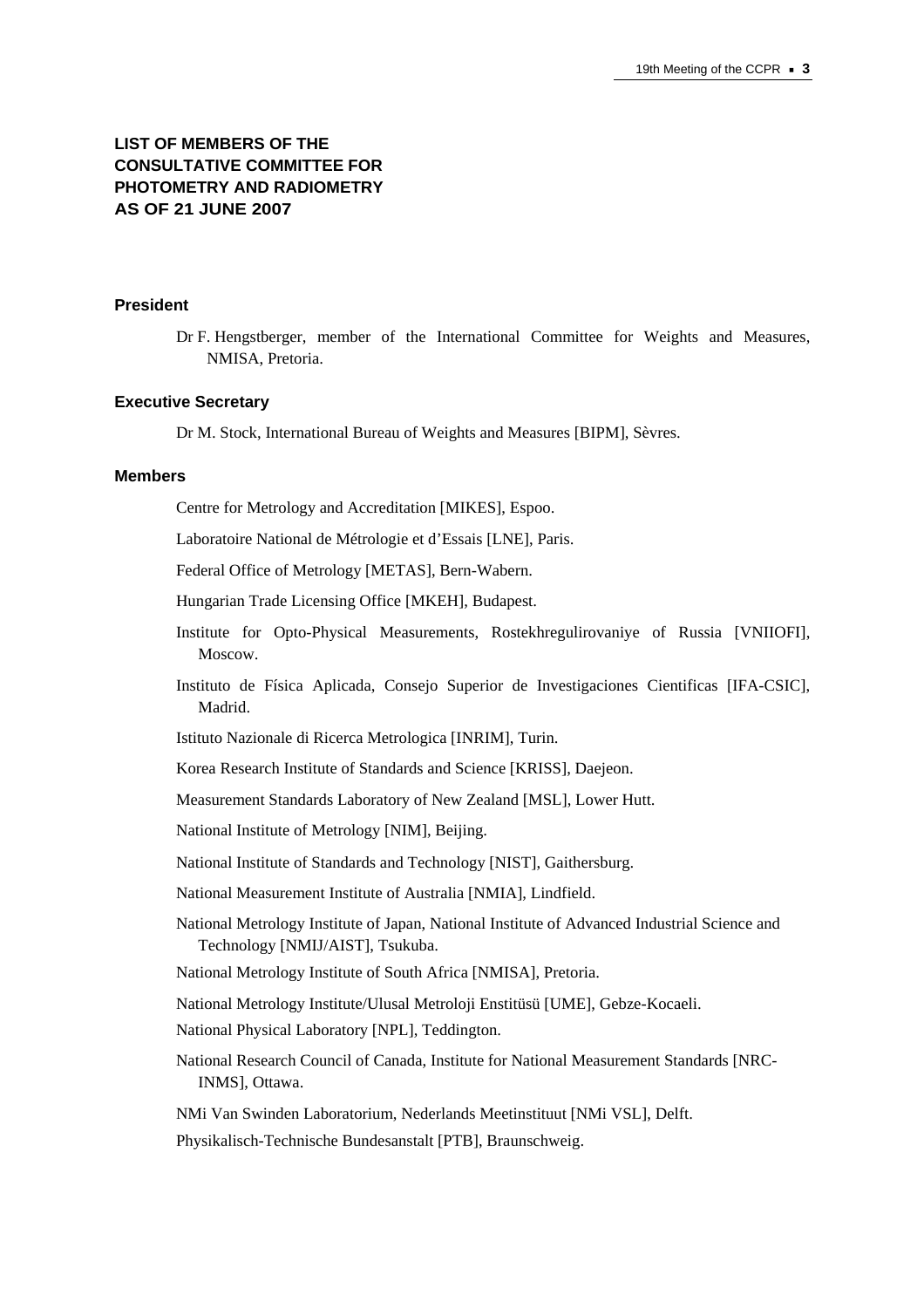Slovak Institute of Metrology/Slovenský Metrologický Ústav [SMU], Bratislava.

Standards, Productivity and Innovation Board [SPRING Singapore], Singapore.

The Director of the International Bureau of Weights and Measures [BIPM], Sèvres.

# **Observers**

Centro Nacional de Metrología [CENAM], Querétaro.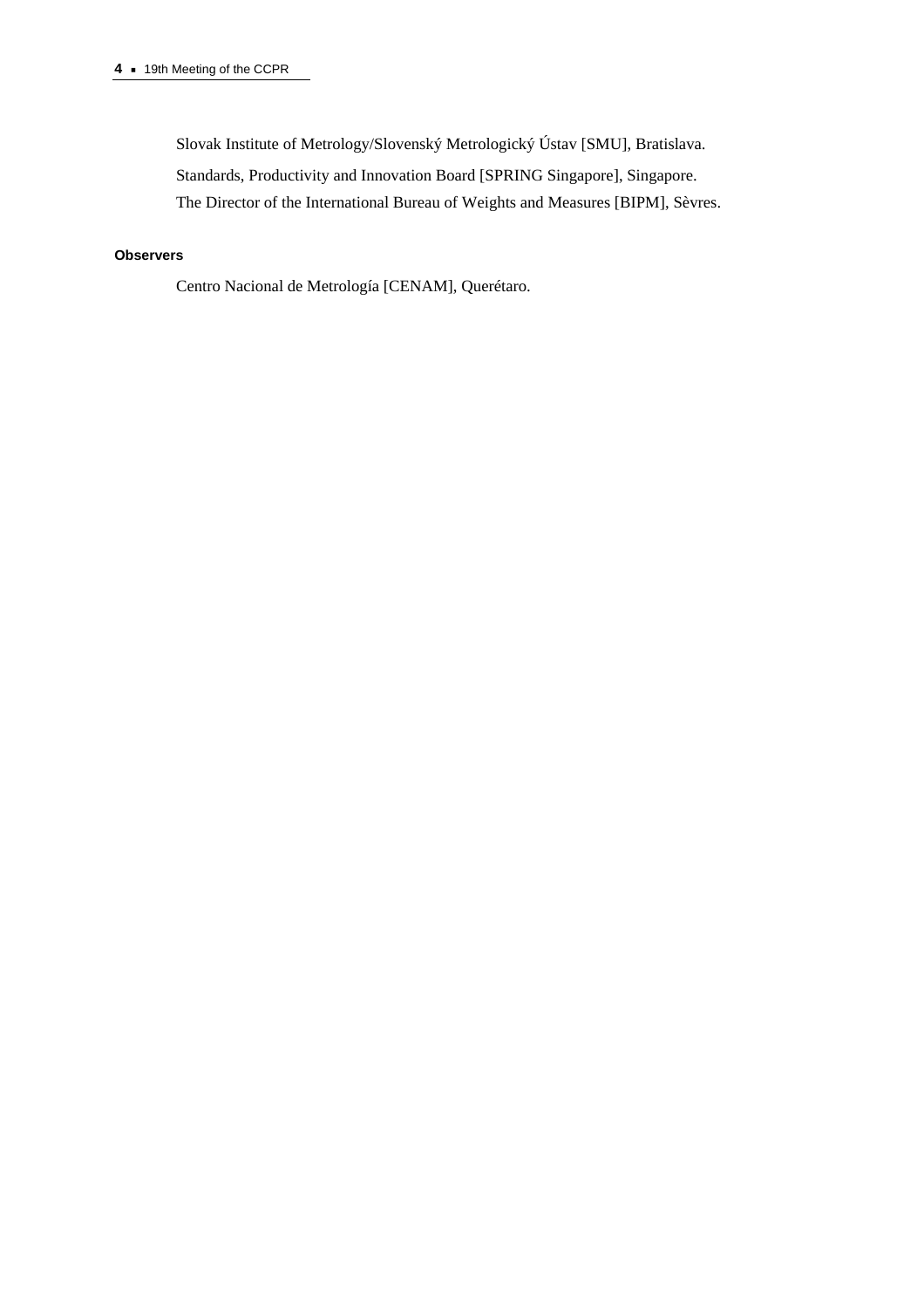## **1 OPENING OF THE MEETING; APPOINTMENT OF THE RAPPORTEUR; APPROVAL OF THE AGENDA**

The Consultative Committee for Photometry and Radiometry (CCPR)\* held its 19th meeting at the International Bureau of Weights and Measures (BIPM), Sèvres, on Thursday 21 June and Friday 22 June 2007. Three sessions were held.

The following were present: G. Andor (MKEH), M. Ballico (NMIA), P. Blattner (METAS), J. Clare (MSL), A. Corróns (IFA-CSIC), J. Dubard (LNE), N.P. Fox (NPL), G. Fraser (NIST), E. van der Ham (NMi VSL), F. Hengstberger (President of the CCPR, NMISA), E. Ikonen (MIKES), Y. Lin (NIM), D-H. Lee (KRISS), P. Manson (NMIA), N. Nel-Sakharova (NMISA), Y. Ohno (NIST), M.L. Rastello (INRIM), A. Razet (LNE-INM), K. Rochford (NIST), T. Saito (NMIJ/AIST), V. Sapritsky (VNIIOFI), K. Stock (PTB), K. Türkoglu (UME), G. Ulm (PTB), A.J. Wallard (Director of the BIPM), J. Williams (NPL), G. Xu (SPRING), J. Zwinkels (NRC-INMS).

Observer: C. Matamoros (CENAM).

Guests: J. Bastie (CIE), H. Belaidi (INMETRO), I. Rüedi (WMO).

Also attending the meeting: M. Stock (Executive Secretary of CCPR, BIPM), R. Goebel (BIPM), and C. Thomas (Coordinator of the KCDB, BIPM).

Apologies were received from P. Nemeček (SMU), W. Schmutz (PMOD/WRC, expert of METAS).

The President, Dr Hengstberger, opened the meeting, welcoming representatives, observers and guests. He offered a particular welcome to the representatives of SPRING and UME following the acceptance of these institutions as members and noted that the status of the three guests would be addressed later in the meeting. The President invited the BIPM Director to address the meeting. Professor Wallard welcomed all to the BIPM for this the 19th meeting of CCPR.

The President gave each attendee the opportunity to introduce him or herself during which the changes in name of OMH to MKEH, and CSIR-NML to NMISA and the retirement of Prof. Wallard as Director of BIPM at the end of 2010 were noted.

John Clare was appointed as *rapporteur* for the meeting. The 2nd draft agenda distributed before the meeting was accepted by the members with no additional items requested.

# **2 APPROVAL OF THE MINUTES OF THE LAST MEETING**

Dr Zwinkels, seconded by Dr Fox, proposed that the minutes of the previous meeting be adopted without change. Passed.

 $\overline{a}$ 

<sup>\*</sup> For the list of acrony[ms, click here](https://www.bipm.org/en/practical_info/acronyms.html)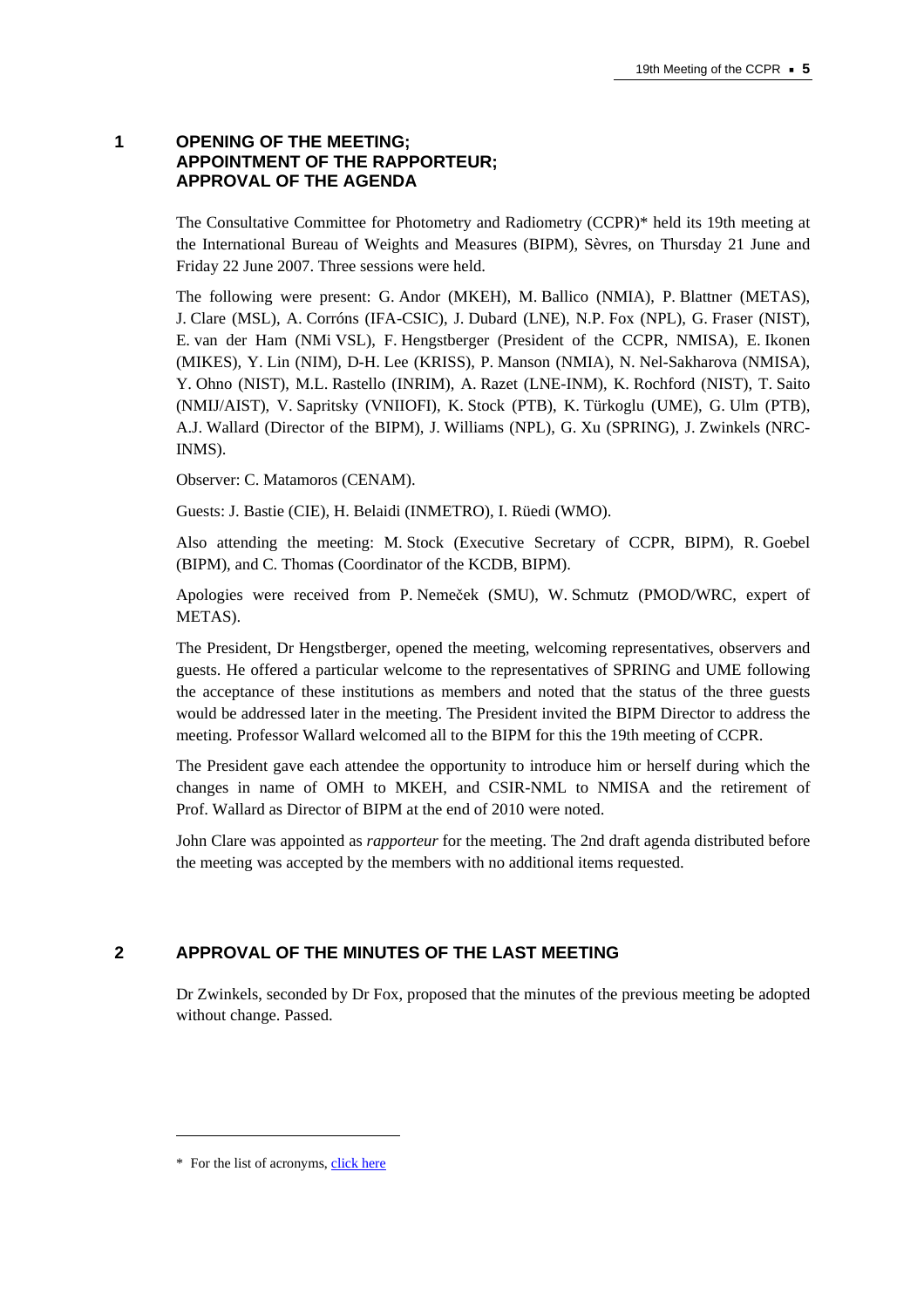# **3 MATTERS ARISING FROM THE MINUTES**

The President reported the following actions arising from the minutes of the 18th meeting:

- Item 13: CIPM has approved the election of SPRING and UME to membership of CCPR following the presentation by the President to CIPM of the recommendations of CCPR.
- Item 14: The appendix on photobiological units in the SI Brochure has been translated into French.
- Item 14: New text for Appendix 2 of the SI Brochure, on the practical realisation of the candela, has been drafted and will be reported by the Working Group on Strategic Planning (WG-SP).
- Item 15.4: The proposed joint BIPM/WMO workshop on metrology and climate change was reported on by Prof. Wallard. He has had a very positive response from WMO; some objectives have been drafted; a meeting will be held shortly to draft a scientific programme; the scope is now much broader than encompassed by CCPR; and the meeting is likely to be too big for BIPM and more appropriately hosted by WMO in Geneva.
- Item 15.5: Classification of documents on the CCPR website by category for online sorting has not yet been done.

The Executive Secretary reported the following further actions arising from these minutes:

- Item 8: The request by COOMET for the inclusion of total radiance in the CCPR service category list has been agreed and completed (service 5.7).
- Item 8: The request by APMP for the inclusion of UV irradiance in the CCPR service category list has been agreed and completed (service 2.9).
- Item 9: The Working Group on Key Comparisons (WG-KC) has developed membership criteria and NRC and MIKES have subsequently been accepted as members.
- Item 9.6.1: The comparison CCPR-S1 has been re-launched.
- Item 9.9: The Guidelines for CCPR key comparisons were published on the CCPR website in March 2006.
- Item 12.1: WMO have accepted the invitation to send a representative to this meeting.
- Item 12.2: The agreement with the CIE, presented by the President at the last meeting, has been signed as a cooperation agreement by the Director of BIPM and the President of CIE.

# **4 DOCUMENTS PRESENTED TO THE MEETING**

The President submitted the list of eight working documents to the meeting and drew attention to the modification of CCPR/07-06 (on restricted access) on the previous day. The complete list of these working documents is given in Appendix P 1.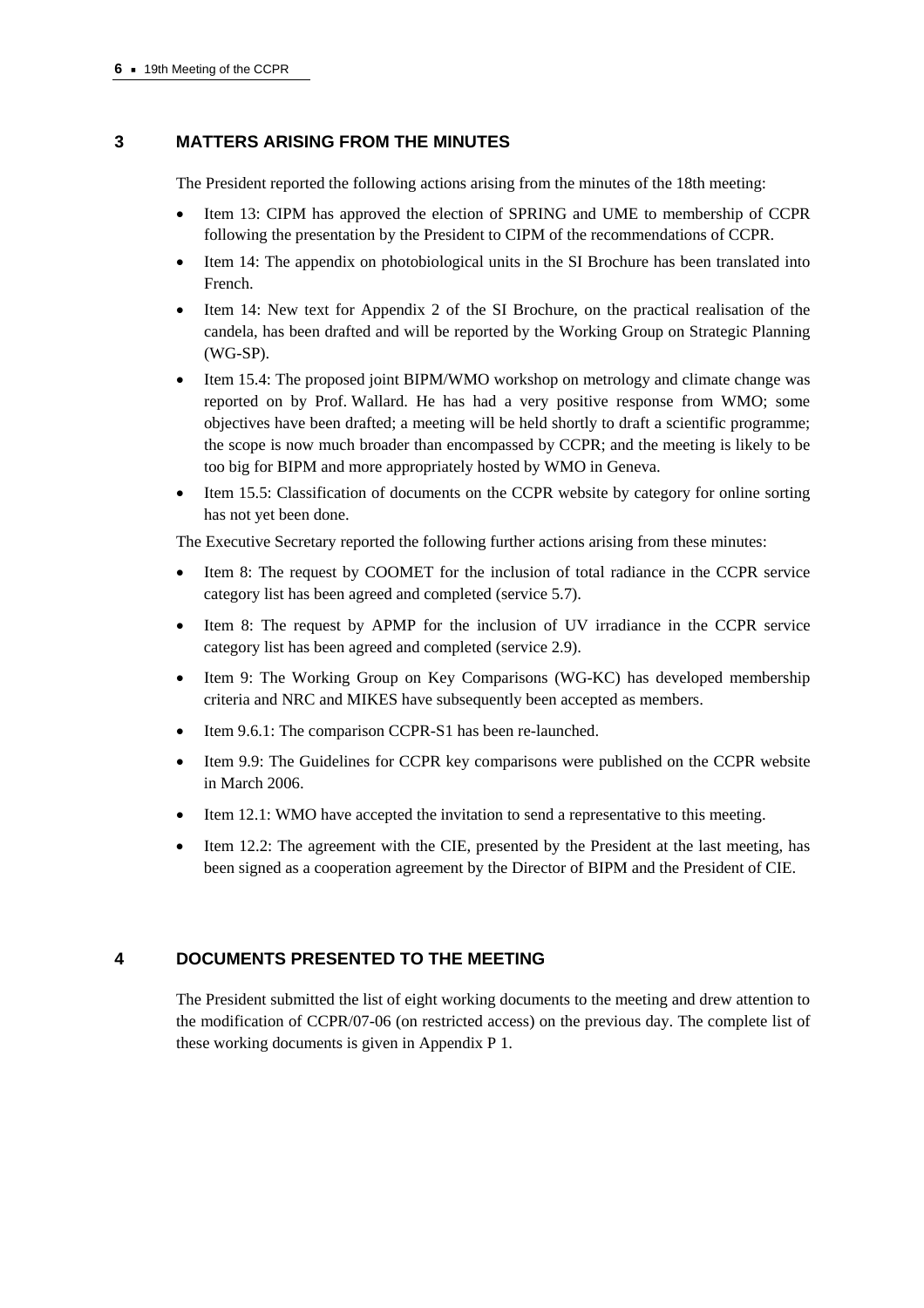# **5 REVIEW OF PROGRESS IN THE LABORATORIES**

Eighteen replies had been received to the CCPR 2007 questionnaire sent out prior to the meeting and these written reviews were submitted to the meeting in working document [CCPR/07-02. Th](https://www.bipm.org/cc/CCPR/Allowed/19/CCPR-07-02.pdf)e President invited representatives of each NMI to make oral presentations of their laboratory's reply but requested them to limit these to 5 to 7 minutes per laboratory because of time constraints. Most gave a PowerPoint<sup>TM</sup> presentation and any discussion that followed the presentations is reported below.

**MIKES:** Professor Ikonen presented the progress made by MIKES.

No comments were received on this presentation.

**LNE and LNE-INM**: Dr Dubard presented the progress made by LNE-INM/CNAM and by LNE.

No comments were received on this presentation.

**METAS**: Dr Blattner presented the progress made by METAS.

No comments were received on this presentation.

**MKEH:** Mr Andor presented the progress made by MKEH (formerly OMH).

No comments were received on this presentation.

**IFA-CSIC:** No presentation was available.

**INRIM:** Dr Rastello presented the progress made by INRIM.

Dr Saito asked whether the last graph showing heat pulses in a transition edge sensor was experimental or calculated. Dr Rastello replied that the graph did not represent experimental data, but that the experimental data did match the calculated results.

**VNIIOFI:** Professor Sapritsky presented the progress made by VNIIOFI.

No comments were received on this presentation.

**KRISS:** Dr D.-H. Lee presented the progress made by KRISS.

Dr Ohno commented that in the method used for total luminous flux it appeared that the beam passed through the centre of the integrating sphere. Dr Lee assured him that it was below centre in an arrangement similar to that used at NIST.

**MSL:** Dr Clare presented the progress made by MSL.

In answer to a question from Professor Wallard on the nature of the colour measurements made in the horticulture industry to determine maturity of kiwifruit, Dr Clare replied that values of hue angle in the laboratory coordinate system were required with an accuracy of parts of a degree.

**NIM:** Dr Lin presented the progress made by NIM.

No comments were received on this presentation.

**NIST:** Dr Ohno presented the progress made by NIST (Gaithersburg).

Dr Rochford presented the progress made by NIST (Boulder).

No comments were received on these presentations.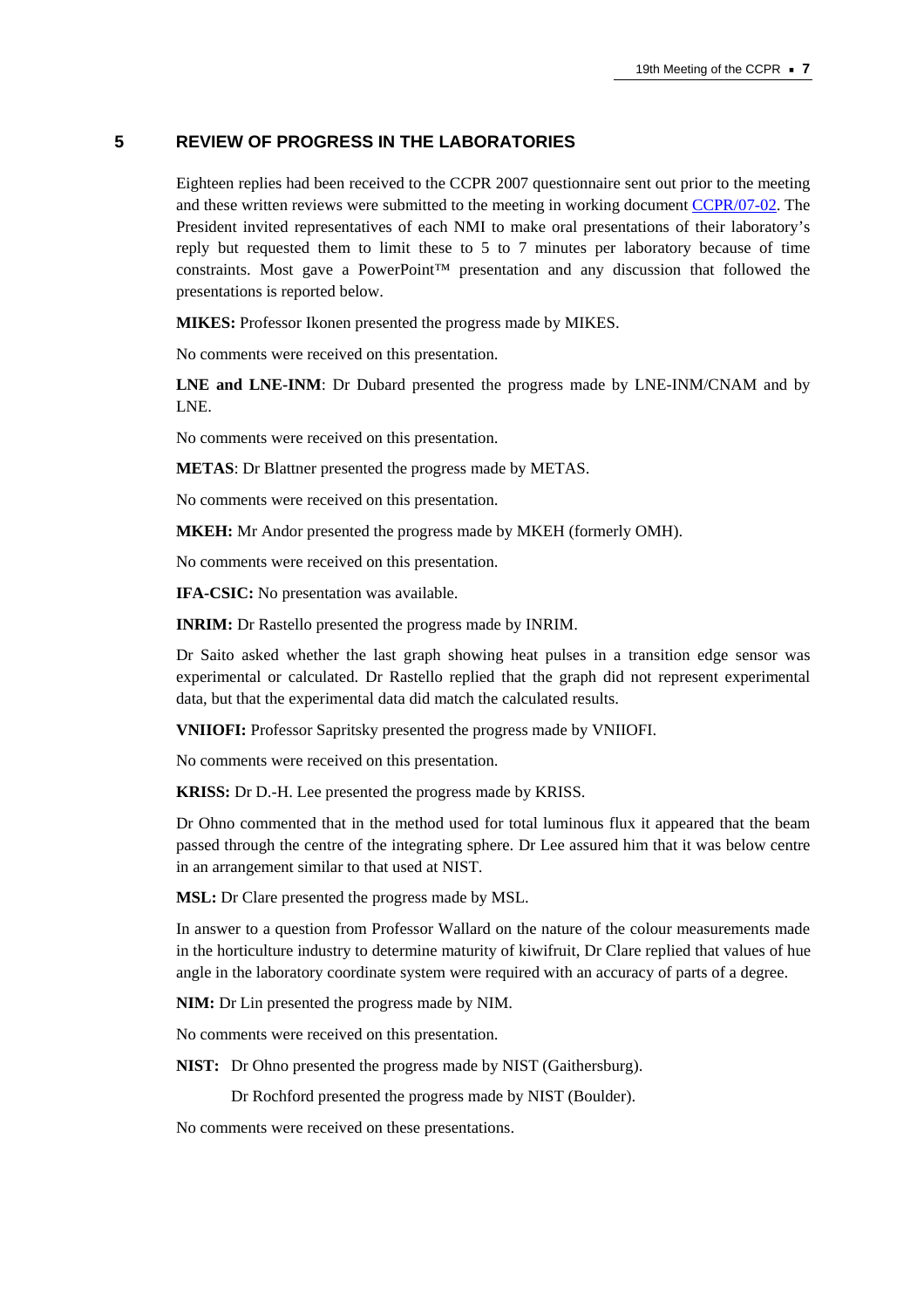**NMIA:** Dr Ballico presented the progress made by NMIA.

Dr Xu asked what allowance was made for the effect of temperature on aperture area. Dr Ballico replied that the apertures were at ambient temperature. Dr Hengstberger enquired about the model used for flashing-light photometry. Dr Ballico described the two ways in which the photometers were characterised.

**NMIJ:** Dr Saito presented the progress made by NMIJ.

No comments were received on this presentation.

**NMISA:** Mrs Nel-Sakharova presented the progress made by NMISA.

No comments were received on this presentation.

**UME:** Mr Türkoglu presented the progress made by UME.

No comments were received on this presentation.

**NPL:** Dr Fox presented the progress made by NPL.

No comments were received on this presentation.

**NRC:** Dr Zwinkels presented the progress made by NRC.

No comments were received on this presentation.

**NMi VSL:** Dr van der Ham presented the progress made by NMi VSL

No comments were received on this presentation.

**PTB:** Dr Stock presented the progress made by PTB (Braunschweig). He referred to the new platform AMPHOR[A \(http://www.ptb.de/en/org/4/amphora/\\_amphora.htm\) op](http://www.ptb.de/en/org/4/amphora/_amphora.htm)ening the unique capabilities, facilities and skills of the PTB in the field of photometry and radiometry to all potential users within the scope of the CCPR.

Dr Ulm presented the progress made by PTB (Berlin).

No comments were received on these presentations.

**SPRING:** Dr Xu presented the progress made by SPRING.

No comments were received on this presentation.

**CENAM:** Dr Matamoros, attending as an observer, presented the progress made by CENAM.

No comments were received on this presentation.

**INMETRO:** Dr Belaidi, attending as a guest, made a presentation on the work of INMETRO.

No comments were received on this presentation.

**SMU:** An oral presentation on the progress made by SMU was not given as no representative from this institute was in attendance at this meeting.

The President thanked everyone for the preparation of the reports and PowerPoint™ presentations. He stated that decisions on which presentations will be on an open BIPM website and which will be protected by password will be taken later in the meeting.

The President concluded these reviews by remarking on how pleasing it was to see the impressive amount of development that has been taking place over the past five years. Professor Wallard agreed that the reviews showed the rapid pace of the changes that were being made. He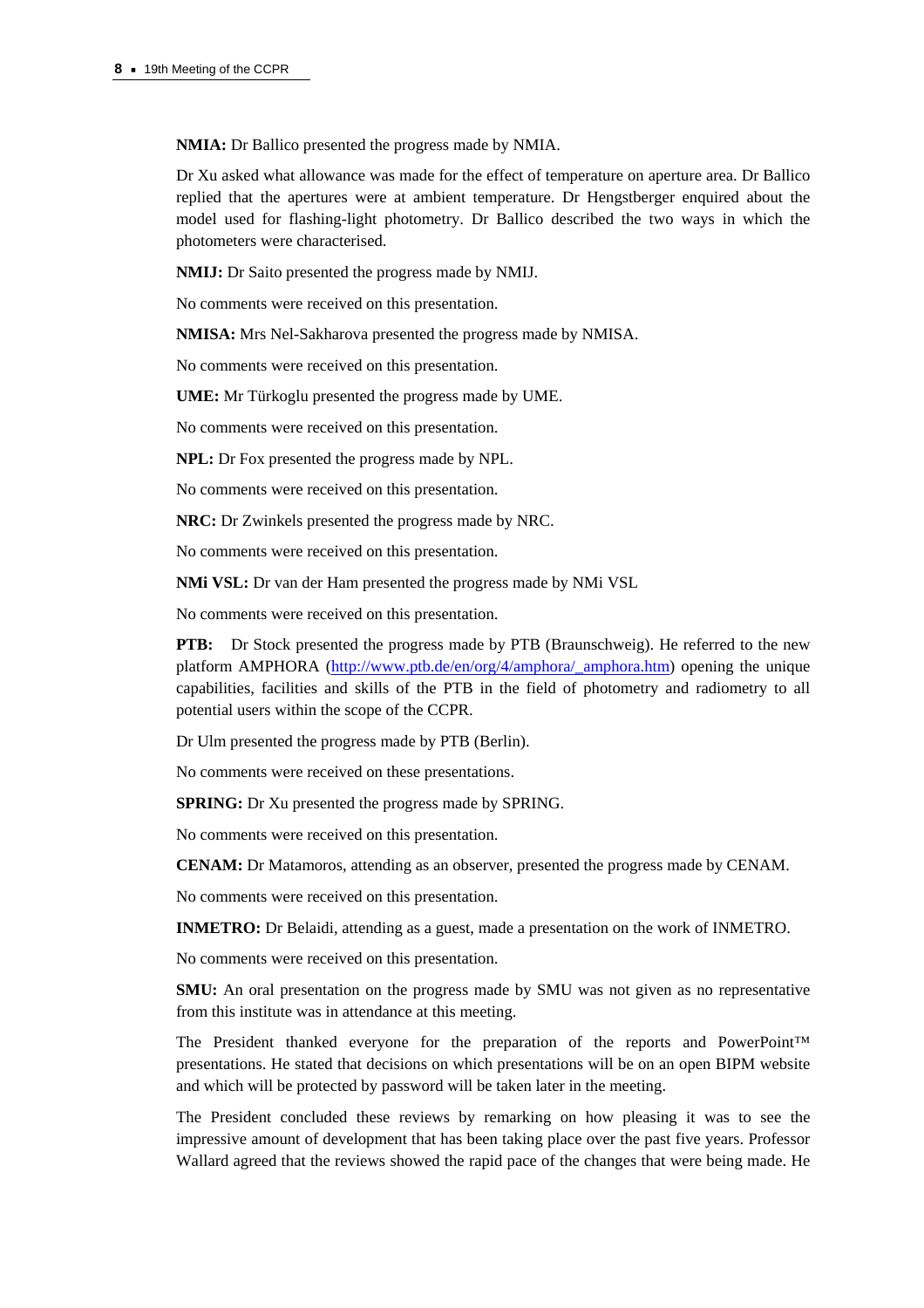stated that the key question now was when to launch pilot comparisons or key comparisons in new areas. Pilot comparisons were a useful way to develop the competence to run a full comparison. The President replied that we are looking at whether the existing key comparisons cover the whole field adequately but that CCPR is reluctant to increase the workload on NMIs.

# **6 REPORT OF THE WORKING GROUP ON CALIBRATION AND MEASUREMENT CAPABILITIES (WG-CMC)**

Dr Blattner presented the report of the Working Group on Calibration and Measurement Capabilities.

The working group met on 24 October 2006 at CENAM in Querétaro, Mexico. Representatives from four RMOs (APMP, EUROMET, SADCMET and SIM) were present as well as 12 observers from NMIs, Dr Espina (JCRB) and the President and the Executive Secretary of the CCPR. The Working Group met again on 19 June 2007 at the BIPM at which meeting representatives from the same four RMOs (APMP, EUROMET, SADCMET and SIM) were present as well as 16 observers from NMIs, Dr Espina (JCRB) and the President and the Executive Secretary of the CCPR. No representative from COOMET was present at either meeting. The chairmanship of the Working Group transferred from SIM to APMP at the beginning of the 2006 meeting, from APMP to EURAMET at the beginning of the 2007 meeting, and will go from EURAMET to SADCMET at the start of the 2008 meeting.

In order to increase confidence in the intra-RMO process for reviewing CMCs it was resolved at the second meeting that RMO guidelines on the process be shared between RMOs: chairs of RMO-TCs are to send guideline documents on their process to the Executive Secretary of CCPR by 30 September 2007 and he will make them available on the CCPR-WG-CMC website.

Guidelines on the key comparison participation and supporting service-category entries required to support CMC claims have been established in the form of an Excel™ table. A task group has been set up to sort out some difficulties in the table and should report by the end of September.

A procedure has been prepared for the review of CMCs following the publication of new key comparison results:

- Each NMI participating in a key comparison must review its CMC entries related to that key comparison and prepare a written statement on the consequences and any actions that will eventually be needed.
- These statements are to be collected by the pilot laboratory and forwarded to the chairs of the RMO technical committees.
- If a NMI does not participate in the most recent key comparison of a capability at either the CCPR or the RMO level or in a subsequent bilateral comparison then all of its CMC entries that relate to that capability must be removed from the Table.
- This procedure is to be added to the CCPR-KC Guidelines.

The importance of having this procedure in place has been heightened by the advent of the second round of key comparisons.

Dr Blattner stated that Revision No. 9 of the CCPR classification of services, dated January 2007, is now available from the KCDB web-page. There are no major outstanding issues with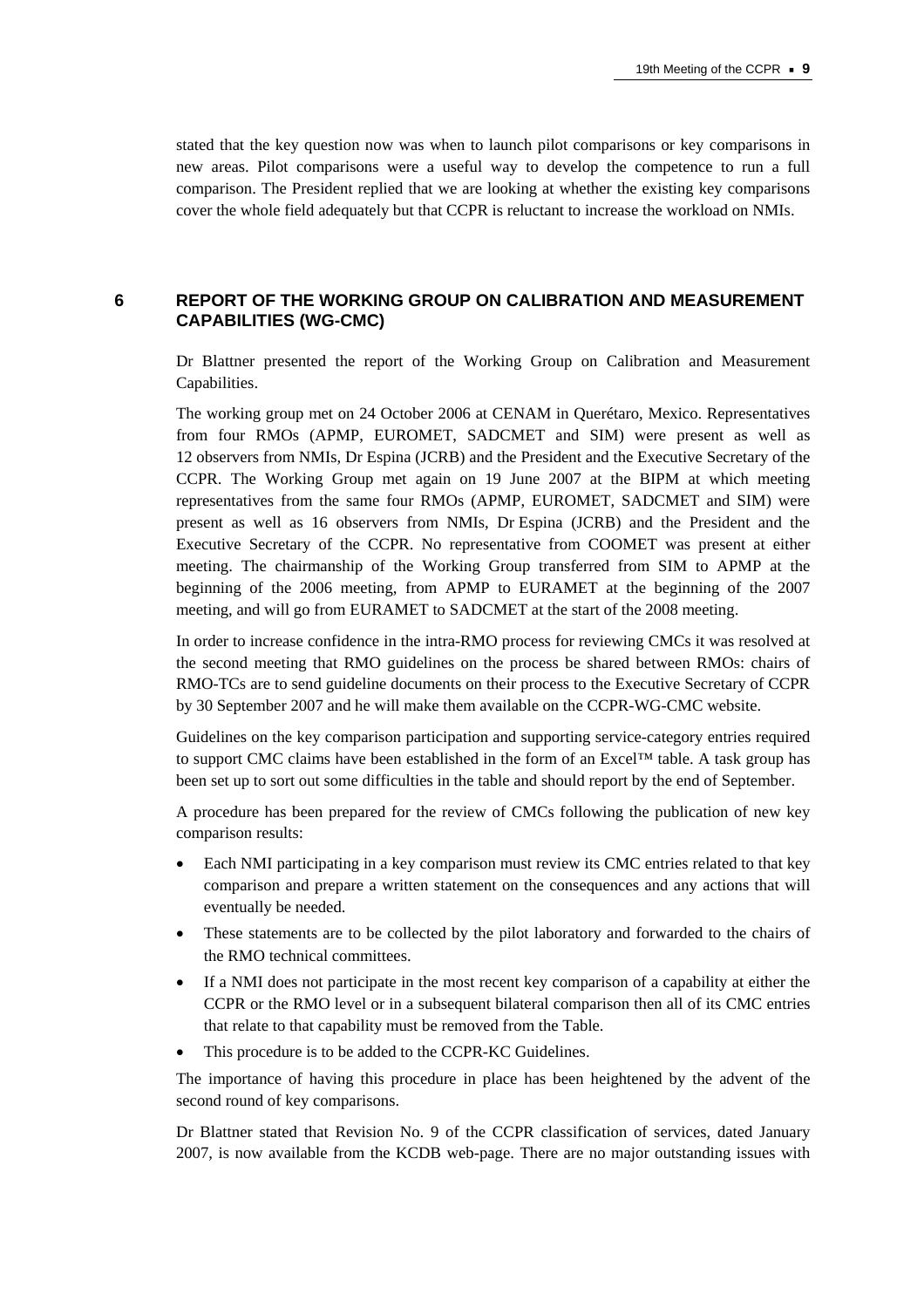the regular CMC review process and very few new CMC entries have been requested. NMIs can now check the status of the inter-RMO process on the JCRB website. They are requested in preparing new or updated CMC claims to format them correctly by downloading the current version of their CMC file from the JCRB website, modifying existing capabilities or adding new ones to this file, and highlighting the modifications in red.

Dr Xu asked for, and got, confirmation that all changes to CMC entries must go through the proper review process. He also entered a plea for the Excel™ CMC template as well as the simplified Word<sup>TM</sup> CMC category list to be available on the BIPM website<sup>1</sup>. Professor Wallard asked for clarification that the Guidelines spreadsheet listed the key comparison participation and other requirements needed in claiming a CMC. Dr Xu stated that in some cases, where it did not appear that there was any key comparison whose results were relevant to the support of a CMC claim, there were three possibilities: (a) a new key comparison is required, (b) the NMI has participated in all key comparisons and nothing further was required because these were deemed to cover all CMCs, or (c) the CMC should be removed from the list of service categories because no key comparison tested it. The President stated that when the WG-KC was given the task of establishing a set of key comparisons these were expected to cover the whole field; if there are gaps either we must create a new key comparison or discourage CMC claims that need that parameter. But CCPR can not create a compulsory supplementary comparison. In response to a further question from Dr Xu the President defined the role of supplementary comparisons as enabling a NMI to enter an area without the key comparison participation that is otherwise required to cover a capability. Professor Wallard stated that supplementary comparisons were meant to address regional needs. There have, however, been some Consultative Committees who have used them to meet a professed need for more information in some situations; this is undesirable, CMC support should be based on key comparisons. The President closed the discussion with the remark that we should not be second guessing the outcome of the task group established to complete the Guidelines table.

## **7 REPORT OF THE WORKING GROUP ON KEY COMPARISONS (WG-KC)**

Dr Ohno presented the report of the Working Group on Key Comparisons.

The Working Group met on 23 October 2006 at CENAM in Querétaro (Mexico), under the chairmanship of Dr Ohno. The President and the Executive Secretary of the CCPR, representatives from six of the eight member NMIs (not including NIM and PTB) and one KC pilot laboratory were present together with seven observers from NMIs. The Working Group met again on 18 June 2007 at the BIPM at which meeting the President and the Executive Secretary of the CCPR, representatives from eight of the nine member NMIs and one KC pilot laboratory were present together with seven observers from NMIs.

Guidelines for membership of WG-KC have been developed, approved by CCPR and published on the CCPR website on 31 August 2006 together with a list of members at that date. Two new members (NRC in August 2006 and MIKES in January 2007) have been approved since the last CCPR meeting. NIM (China) was removed from membership at the 2007 meeting because they

 $\overline{a}$ 

<sup>&</sup>lt;sup>1</sup> The Excel CMC template is available on the JCRB website:

[http://www.bipm.org/en/committees/jc/jcrb/cmc\\_excel\\_files.html](https://www.bipm.org/en/committees/jc/jcrb/cmc_excel_files.html)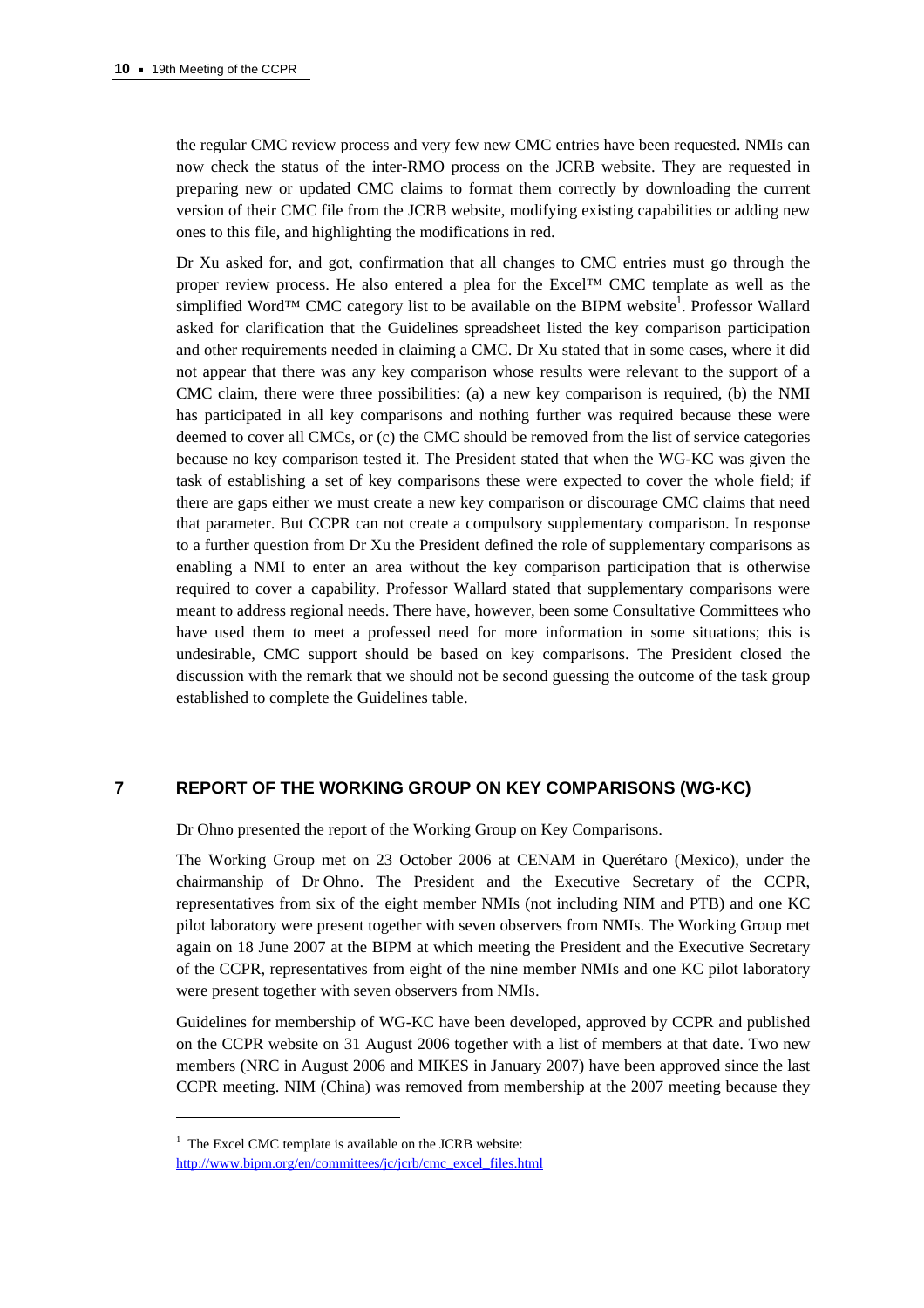were in breach (in 2006 and 2007) of a mandatory requirement to not be absent from two consecutive meetings. Current membership is now eight NMIs, one pilot laboratory of an ongoing comparison and ex-officio members. No changes have been made to the terms of reference.

Final reports published since the last CCPR meeting:

- [CCPR-K1.a, spe](http://kcdb.bipm.org/appendixB/KCDB_ApB_info.asp?cmp_idy=478&cmp_cod=CCPR-K1.a&prov=exalead)ctral irradiance, 250 nm to 2500 nm;
- [CCPR-K1.a.1, sp](http://kcdb.bipm.org/appendixB/KCDB_ApB_info.asp?cmp_idy=610&cmp_cod=CCPR-K1.a.1&prov=exalead)ectral irradiance (NMIA, SPRING);
- [CCPR-S2, ap](http://kcdb.bipm.org/appendixB/KCDB_ApB_info.asp?cmp_idy=494&cmp_cod=CCPR-S2&prov=exalead)erture area.

The following sections 7.1 to 7.6 present Dr Ohno's summary of the status reports that were given at the June 2007 meeting of WG-KC by chairs of on-going key comparisons, and also include comments made during Dr Ohno's presentation.

#### **7.1 [CCPR-K1.b, sp](http://kcdb.bipm.org/appendixB/KCDB_ApB_info.asp?cmp_idy=481&cmp_cod=CCPR-K1.b%20&prov=exalead)ectral irradiance, 200 nm to 350 nm** (PTB, contact: P. Sperfeld)

Five participants are involved. The transfer standards are three deuterium lamps.

The pre-Draft A and the relative data were distributed to participants on 6 June, 2007, waiting for comments until 30 June. The final report should be published in April 2008.

#### **7.2 [CCPR-K2, spe](https://www.bipm.org/exalead_kcdb/exa_kcdb.jsp?_p=AppB&_q=CCPR-K2)ctral responsivity**

#### 7.2.1 [CCPR-K2.a, 90](http://kcdb.bipm.org/appendixB/KCDB_ApB_info.asp?cmp_idy=483&cmp_cod=CCPR-K2.a&prov=exalead)0 nm to 1600 nm (NIST, contact: S. Brown)

There are 14 participants and the transfer standards are three InGaAs photodiodes. After Draft A-2 was distributed, a large number of comments were received on the NIST transfer uncertainty and on problems with the data analysis. The transfer uncertainty is being reevaluated, data re-analyzed, and the draft is being revised to address these concerns. Draft A-3 is yet to be completed due to the high workload of the staff member. NIST apologizes for the long delay and promises to complete and distribute Draft A-3 by the end of August 2007.

#### 7.2.2 [CCPR-K2.c, 2](http://kcdb.bipm.org/appendixB/KCDB_ApB_info.asp?cmp_idy=485&cmp_cod=CCPR-K2.c&prov=exalead)00 nm to 400 nm (PTB, contact: L. Werner)

There are 14 participants in this comparison and measurements are still in progress. Some of the PtSi photodiodes were damaged during the comparison, additional detectors were prepared, and measurements by the last participant are still in progress. All results should be received by October 2007, followed by the pre-Draft A process. Draft A is expected to be circulated in April 2008.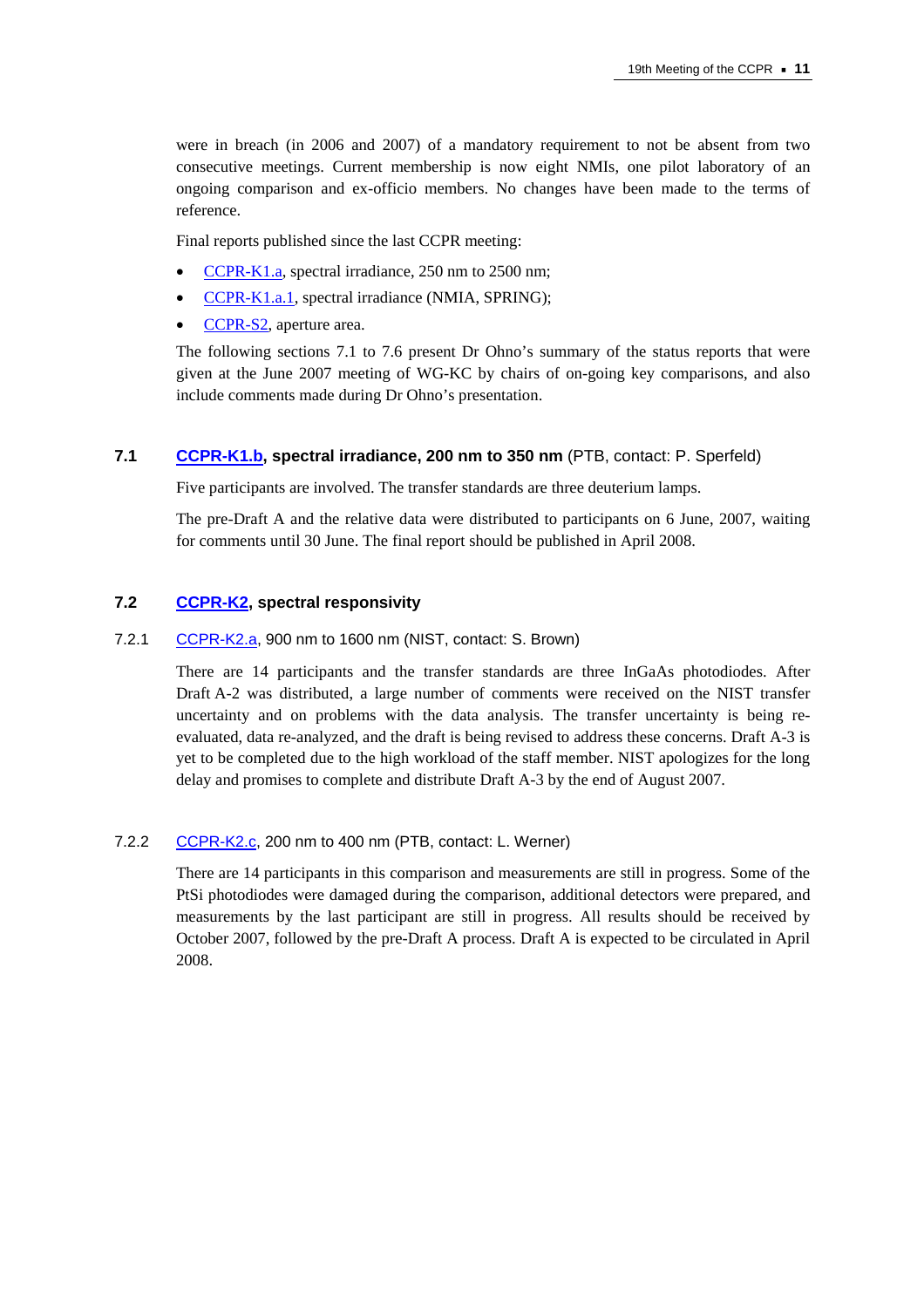# **7.3 [CCPR-K5, sp](http://kcdb.bipm.org/appendixB/KCDB_ApB_info.asp?cmp_idy=491&cmp_cod=CCPR-K5&prov=exalead)ectral diffuse reflectance** (NIST, contact: Y. Ohno)

Twelve NMIs are participating and the transfer standards are three Spectralon and three matt ceramic plaques.

- The review of uncertainty budgets was completed in December 2006. Several questions and responses were exchanged. Two participants revised their uncertainty budgets.
- The effect of fluorescence on ceramic tile samples was questioned during the uncertainty review. NRC offered to measure two samples used in this comparison using their spectrofluorimeter. Their results showed negligible effects of fluorescence.
- Relative data were sent to all the participants in June 2007. Discussion will follow by email on details of the analysis method for Draft A.
- The data of additional bilateral comparisons with some of the participants will be analyzed later and the results will be published separately.

## **7.4 [CCPR-K6, spe](http://kcdb.bipm.org/appendixB/KCDB_ApB_info.asp?cmp_idy=492&cmp_cod=CCPR-K6&prov=exalead)ctral regular transmittance** (LNE-INM, contact: J. Bastie)

Fifteen NMIs are participating in this comparison. The comparison artefacts were five neutraldensity glass filters of nominally  $92\%$ ,  $56\%$ ,  $10\%$ ,  $1\%$  and  $0.1\%$  transmittance that were measured at eight specified wavelengths from 380 nm to 1000 nm.

The analysis method was discussed in the pre-Draft A stage. Draft A was distributed in July 2006 and subsequent to that strong concerns were raised over the large drifts of transfer standards that in many cases dominate the uncertainty of results. Two new analysis methods were proposed in Draft A-2 distributed in March 2007. There was considerable discussion of concerns over the uncertainties arising from changes in the artefacts and on the identification of outliers. WG-KC agreed that:

- In spite of the problems, following the CCPR Guidelines, the results (with exclusion of some outliers in the calculation of the key comparison reference value, KCRV) in Draft A will stand for the final report, pending final decision by the participants.
- The next round of **CCPR-K6** should be scheduled early.
- The transfer standards and the protocol for the next rou[nd of CCPR-K6 shou](http://kcdb.bipm.org/appendixB/KCDB_ApB_info.asp?cmp_idy=492&cmp_cod=CCPR-K6&prov=exalead)ld be improved.
- Explicit guidelines for removing outliers from the calculation of KCRV should be developed.

Dr Fox stated that the working group's position is that the analysis in Draft A is not supported yet; the working group is providing advice to participants. Dr Xu raised the question of the exclusion of outliers from the KCRV; the CCPR Guidelines do not define an outlier and there are issues over whether participants consented to the exclusion of results from the KCRV calculation.

## **7.5 Pilot comparison on spectral responsivity, 10 nm to 20 nm**

(PTB, contact: F. Scholze)

The wavelength range is 11.5 nm to 20 nm in 19 steps. There are three participants (NMIJ, PTB, NIST). The transfer standards are six photodiodes (3 type AXUV100G, 3 type SXUV100).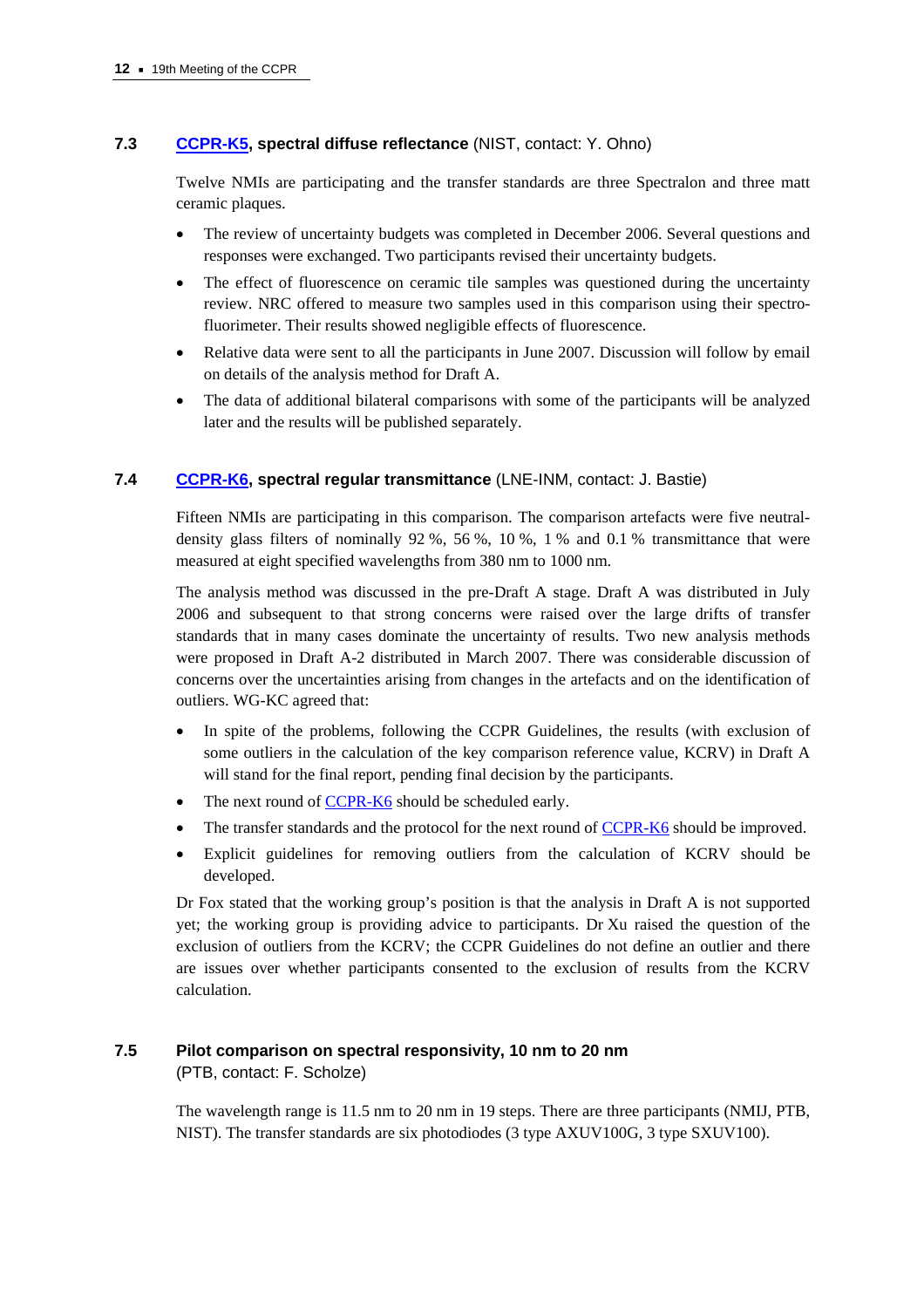The protocol has been approved and the photodiodes were characterized and measured at the PTB. The measurement process started in July 2006 and is in progress.

#### **7.6 Reports on the progress of CCPR supplementary comparisons**

#### 7.6.1 [CCPR-S1, Sp](http://kcdb.bipm.org/appendixB/KCDB_ApB_info.asp?cmp_idy=493&cmp_cod=CCPR-S1&prov=exalead)ectral radiance (VNIIOFI, contact: V. Sapritsky)

There are five participants (LNE, NIST, NRC, PTB, and VNIIOFI), the transfer standards are three to six tungsten strip lamps, and the wavelength range is 220 nm to 2500 nm. VNIIOFI reported that the measurements are complete and the results have been collected by the pilot laboratory. The pre-Draft A procedure was completed at the end of April 2007 and Draft A will be distributed by the end of August 2007.

Professor Sapritsky apologised for the delay that has occurred with this comparison and explained that it was due in part to the participants and in part to his spending a period of time working in Japan.

#### 7.6.2 CCPR-S3.a-.d, Cryogenic radiometers (NPL-NMIJ/UME/SPRING/CMI)

The methodology for these four bilateral comparisons is that [of CCPR-S3 wit](http://kcdb.bipm.org/appendixB/KCDB_ApB_info.asp?cmp_idy=495&cmp_cod=CCPR-S3&prov=exalead)h trap detectors prepared by the NPL. All four results will probably be grouped in a single report.

The measurement process is in progress, near completion. The pre-Draft A reports are expected for July-August 2007.

#### **7.7 Reports from the RMOs on comparison activities**

This is reported in item 12.

#### **7.8 Proposals for new comparisons**

No new comparisons were proposed.

## **7.9 Plans for the next round of CCPR key comparisons**

Dr Ohno reported a summary of discussions that took place in WG-KC on this subject over the last two years. The problems to be addressed in planning the next round key comparisons are:

- key comparisons are taking too long;
- the number of participants is increasing;
- the work load and cost to pilot laboratories are increasing.

A task group on strategy for CCPR and RMO comparisons (chair: N. Fox) was formed in 2004. Discussions took place in 2005 and 2006, and also by email. Issues discussed included:

- ways of reducing the number of participants in CCPR key comparisons;
- whether participation in either CCPR or RMO key comparisons will suffice to meet MRA requirements;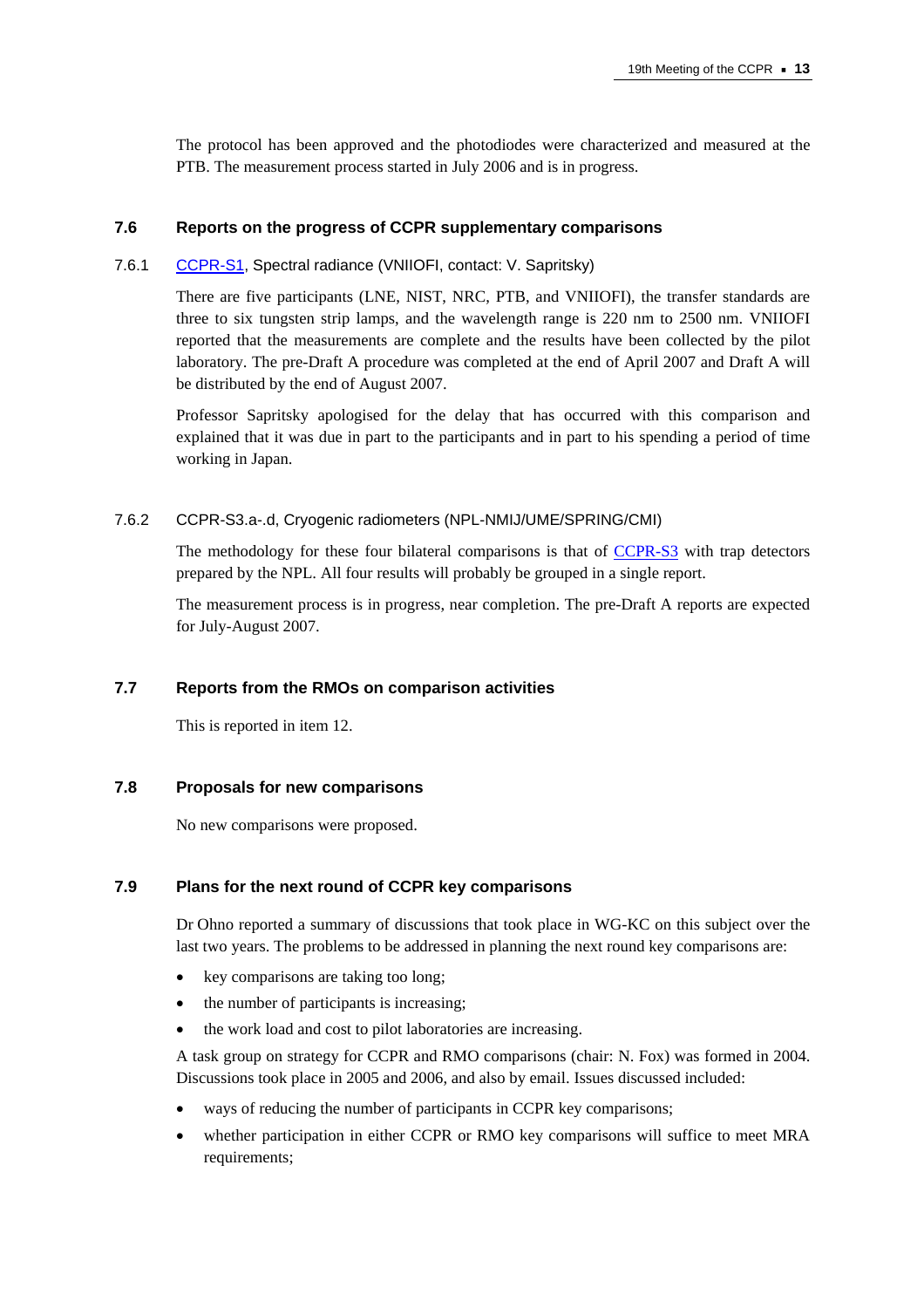- that CCPR key comparisons serve as a comparison of link laboratories for RMO key comparisons;
- that low uncertainties in CCPR key comparisons are desirable for linking with RMO key comparisons.

At its 2006 meeting, WG-KC agreed to conduct a survey of NMIs on their plans for participation in the next round. The survey was developed by WG-KC in early 2007, distributed to CCPR members and observers on 5 March 2007, and responses were collected by 13 April 2007. The survey showed a significant increase in the number of planned participants in many comparisons with 19 to 20 expected in most. Comments from the survey included requiring independent realization by participants, limiting participation to RMO-nominated link laboratories for RMO comparisons, avoidance of the use of claimed uncertainty as a primary selection criterion, and requiring participation only in alternate key comparisons. After discussing a detailed proposal put to them by the chairman the working group agreed on the following principles for participation in CCPR key comparisons:

(1) Pre-requisites for participants:

- membership of CCPR;
- independent realization of the relevant units;
- CMC coverage of the quantity (at all wavelengths in the range) at the time of the call except where the key comparisons is new;
- (2) If the number of qualifying applicants is less than twelve all are accepted as participants.

(3) If the number exceeds twelve then groups of RMOs will choose participants:

- Group 1 (COOMET and EURAMET): up to six;
- Group 2 (APMP and SADCMET): up to four;
- Group 3 (SIM): up to two;

with the selection criteria determined by individual RMO groups.

In the ensuing discussion the President said that these principles are the current agreement but they are not set in stone and can be altered in the future. Dr Zwinkels stated that with thirteen applicants it was clear that the three pre-requisites would be applied but would they be applied with twelve or fewer applicants? Dr Fox pointed out that the working group had agreed that these three parameters are an entry requirement for participation. WG-KC also agreed that, in some exceptional circumstances, WG-KC can be consulted for changes of the entry conditions for a particular comparison and that the CMC coverage is not required for a new key comparison.

## **7.10 Changes in the list of key comparisons**

Survey respondents had suggested dropping eith[er CCPR-K3.a \(lu](http://kcdb.bipm.org/appendixB/KCDB_ApB_info.asp?cmp_idy=488&cmp_cod=CCPR-K3.a&prov=exalead)minous intensity) or [CCPR-K3.b \(](http://kcdb.bipm.org/appendixB/KCDB_ApB_info.asp?cmp_idy=489&cmp_cod=CCPR-K3.b&prov=exalead)illuminance responsivity). After considerable discussion of these strongly correlated comparisons, in which some favoured one and some the other, WG-KC recommends retaining bo[th CCPR-K3.a and](http://kcdb.bipm.org/appendixB/KCDB_ApB_info.asp?cmp_idy=488&cmp_cod=CCPR-K3.a&prov=exalead) [CCPR-K3.b fo](http://kcdb.bipm.org/appendixB/KCDB_ApB_info.asp?cmp_idy=489&cmp_cod=CCPR-K3.b&prov=exalead)r the next round.

The President commented that this issue can be re-opened. Dr Clare pointed out, and Dr Ohno agreed, that it is accepted that to cover both quantities only one of these capabilities is required to be tested in a key comparison.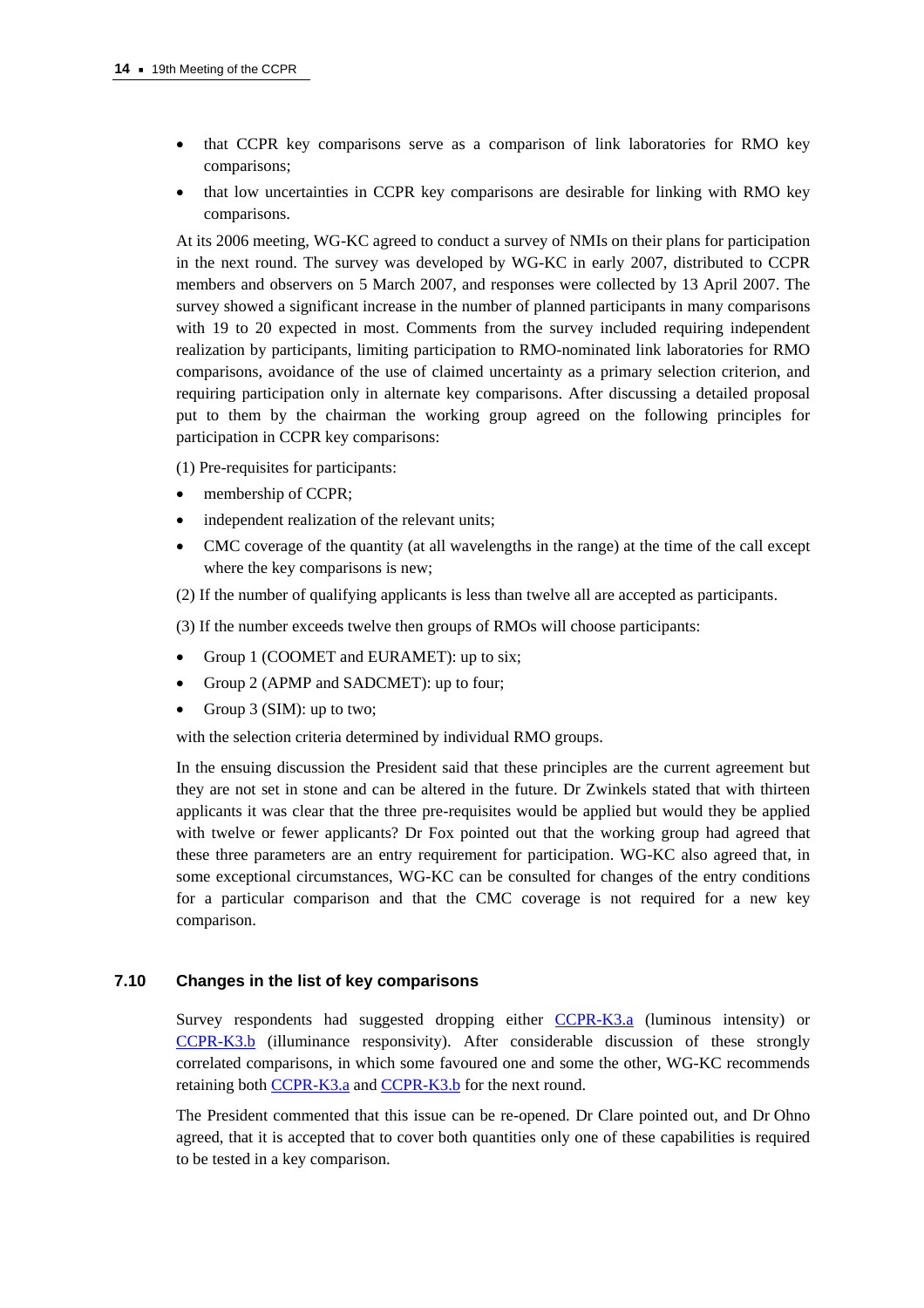Survey respondents had also suggested extending the wavelength ranges on CCPR-K2.a, [CCPR-K2.b,](http://kcdb.bipm.org/appendixB/KCDB_ApB_info.asp?cmp_idy=484&cmp_cod=CCPR-K2.b&prov=exalead) [CCPR-K5 a](http://kcdb.bipm.org/appendixB/KCDB_ApB_info.asp?cmp_idy=491&cmp_cod=CCPR-K5&prov=exalead)nd [CCPR-K6. WG](http://kcdb.bipm.org/appendixB/KCDB_ApB_info.asp?cmp_idy=492&cmp_cod=CCPR-K6&prov=exalead)-KC recommends that wavelength ranges be reviewed and extended if appropriate when protocols are written for each key comparison.

Dr Fox stated that if a range is extended then we have a new comparison with a new number or letter. Dr Lee and Dr Ohno disagreed. Dr Fox remained of the opinion that any alteration of the range was a matter that must be brought to CCPR whereas the President was of the opinion that this could be a modification dealt with in the protocol. The ensuing discussion left this issue unresolved.

#### **7.11 Scheduling and pilot laboratories for the next round of key comparisons**

The working group had not had time to discuss this topic fully. Dr Ohno reported that, in their responses to the survey, a number of NMIs volunteered to pilot the next round key comparisons, and that the time schedule and pilot laboratories for each key comparison are being planned. A list of members volunteering to pilot key comparisons was tabled. The working group is recommending [that CCPR-K6 shoul](http://kcdb.bipm.org/appendixB/KCDB_ApB_info.asp?cmp_idy=492&cmp_cod=CCPR-K6&prov=exalead)d be repeated first owing to the problems experienced in the first round and that it should start in 2009 with the task group formed and pilot laboratory appointed soon after Draft B of the present comparison becomes available. Comparisons [CCPR-K3.a an](http://kcdb.bipm.org/appendixB/KCDB_ApB_info.asp?cmp_idy=488&cmp_cod=CCPR-K3.a&prov=exalead)d [CCPR-K3.b are a](http://kcdb.bipm.org/appendixB/KCDB_ApB_info.asp?cmp_idy=489&cmp_cod=CCPR-K3.b&prov=exalead)lso overdue for being redone. The working group defines start date as meaning the year in which measurements commence, after formation of a task group, appointment of a pilot laboratory, call for participants and production of a protocol.

One question that had been raised was whether a RMO key comparison that is completed at a time midway between two CCPR key comparisons can be later unlinked from the earlier CCPR key comparison and linked to the subsequent CCPR key comparison. Dr Espina was reported as having said there was no precedent for linking a RMO key comparison to a subsequent CC key comparison. Dr Fox suggested that Dr Espina would take the issue to the JCRB. Professor Wallard stated that it was not the JCRB's role to decide this question; CCPR should decide this but that he could not see how a forward linkage could be practicable. Professor Wallard was of the opinion that RMO key comparisons should be done quickly after a consultative committee key comparison otherwise their relevance was diminished. Dr Saito said that if a RMO key comparison could not be linked to a subsequent CCPR key comparison then we would have concurrent traceability to two key comparison reference values.

Dr Xu commented that the working group had not had enough time to discuss these issues, that there was a need to make MRA procedures more efficient and that delays were occurring for reasons other than the number of participants. Dr Ohno pointed out that the Guidelines now laid down a detailed timetable for key comparisons. Dr Fox responded that the Guidelines were not in place when the earlier comparisons started and that the comparisons causing problems are among the earlier ones. Dr Xu said that there were issues with the timing of RMO comparisons and that these should be done more quickly.

The President emphasized that pilot laboratories should be assigned as early as possible in order that they can arrange purchase of artefacts; selection of a pilot laboratory in the start year is too late. Professor Wallard expressed the concern of the JCRB about delays between participation and report; these are causing chaos in their work. He added that analysis of comparisons is a hot topic for all consultative committees and commended a paper on this topic by Dr C. Sutton of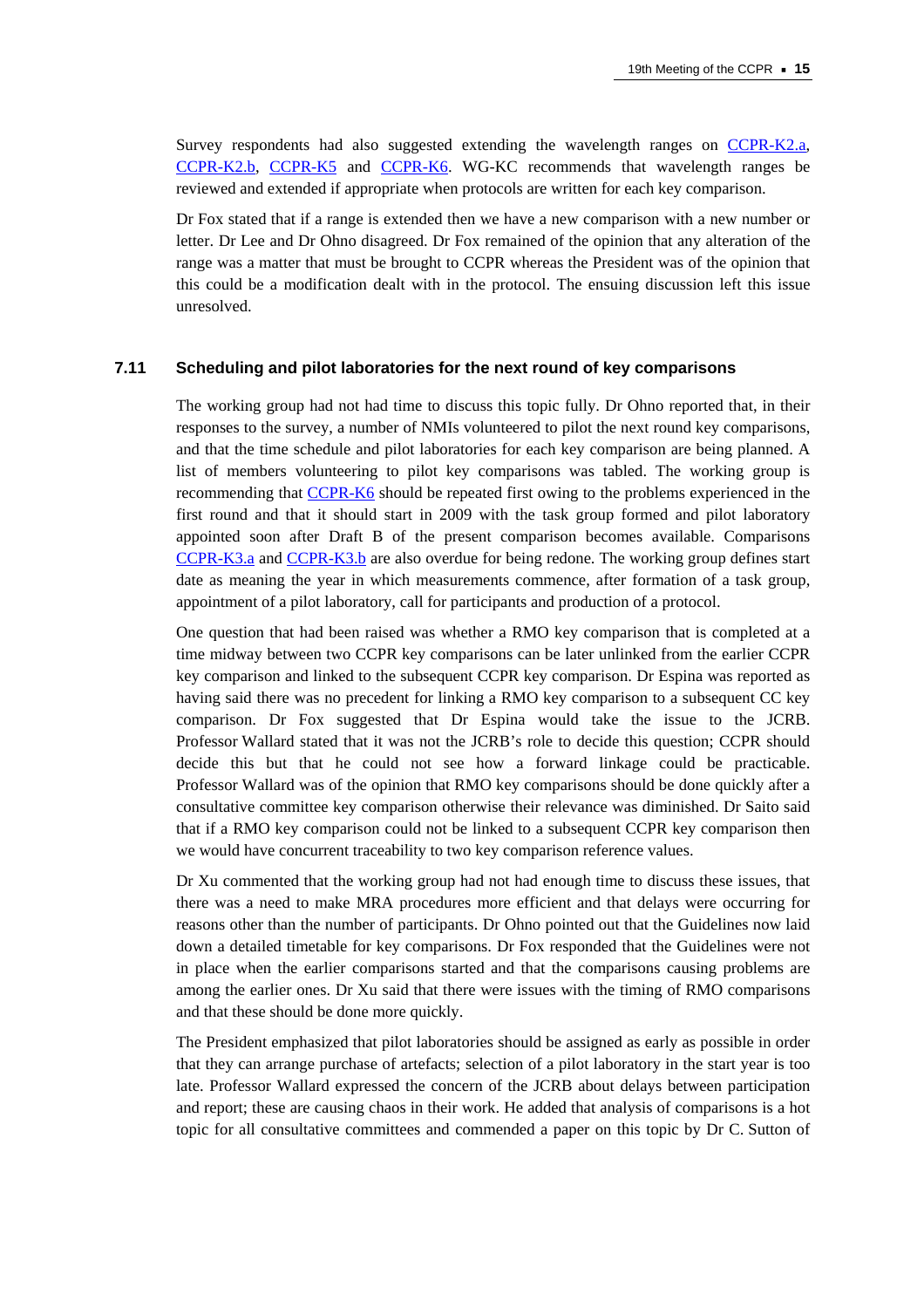$MSL<sup>2</sup>$ . Dr Ohno said that the WG-KC meeting agenda included an item on linking RMO key comparisons to CCPR key comparisons but that there had not been time to discuss it.

## **7.12 Discussions on RMO comparisons**

Dr Ohno reported a list of seven desired supplementary comparisons suggested in the survey; the working group had not, however, made any decisions on more supplementary comparisons. He pointed out that supplementary comparisons, which are run by an RMO, fall into two categories: world-wide RMO comparisons that are open to all NMIs, like the APMP comparison on LEDs, and closed RMO comparisons, open only to members of that RMO.

# **7.13 Guidelines for the preparation of reports on CCPR comparisons**

The Guidelines were completed and published in March 2006. The working group supports the proposal, already discussed in WG-CMC, that, after the final report is published, pilot laboratories are to send a request to each participant asking them to check the consistency of their comparison results and their CMCs. If the CMCs are not supported, they should state which action they will take. The pilot laboratory will only collect this information and does not need to make its own judgement. The replies from the participants will be collected in a separate report. This requirement is to be included in the next version of the Guidelines. Other issues to be addressed were outliers and guidance on bilateral CCPR key comparisons.

## **7.14 Chairmanship of the working group**

The recommendation of the working group that Dr Ohno continue as chairman was reported.

The President proposed that this recommendation be accepted and CCPR so resolved. Dr Ohno agreed to continue.

# **8 EVOLUTION OF THE SI**

 $\overline{a}$ 

The President invited the Executive Secretary to make a presentation on the evolution of the International System of Units (SI), a topic of interest to all in CCPR. Dr Stock reminded the meeting of the 2005 CIPM Recommendation 1 (CI-2005), outlined proposals to redefine the kilogram, ampere, kelvin and mole in terms of fundamental constants, reviewed the benefits that would flow from this together with the negative but trivial consequences for molar mass and the formerly fixed values of the permeability and permittivity of free space, and sketched a timetable leading to adoption at the 24th CGPM in October 2011 that could be achieved if acceptable results were obtained in several experiments. Of particular interest to CCPR were the recent measurements of the Planck constant *h* showing an unexplained divergence of  $1.1 \times 10^{-6}$ between watt-balance measurements on the one hand and molar-volume measurements of silicon on the other. He reported the position on these proposals of the other Consultative Committees:

<sup>2</sup> C.M. Sutton, *Metrologia*, 2004, **41**, 272-277.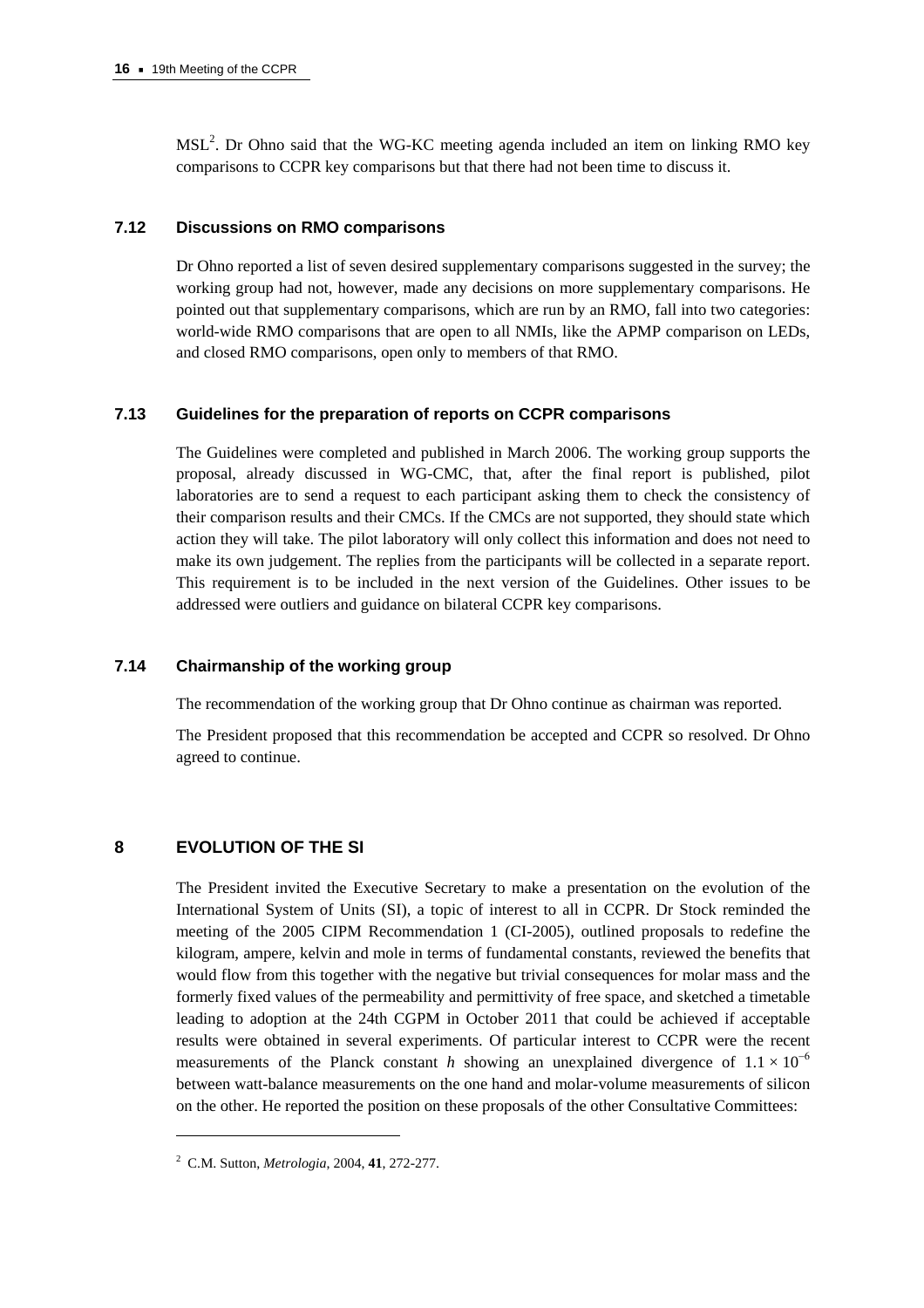- The CCEM has formed a working group (WG-SI) and strongly supports change that will fix the elementary charge *e* and the Planck constant *h* thereby exactly defining the Josephson and von Klitzing constants.
- The CCM saw the matter as less urgent and stipulated several prerequisites for change, including measurements to 2 parts in  $10<sup>8</sup>$  and full agreement between the molar-volume and watt-balance measurements of *h*, that are not easily met before 2011.
- The CCT have established a task group on the kelvin redefinition, are looking for more independent measurements of the Boltzmann constant and assuming that its relative standard uncertainty can be reduced to 1 part in  $10<sup>6</sup>$ , and state that the proposed redefinition will not then influence measurements within ITS-90. They recommend a redefinition of the kelvin in 2011.
- The CCQM also want a decision deferred until the discrepancy between watt-balance and molar-volume measurements of *h* is resolved and want the kilogram definition based on fixing the Avogadro constant not the Planck constant.
- The CCU in a meeting in early June indicated their preferences, including retention of the notion of base units, fixing *h* not  $N_A$  for the kilogram and *e* not free-space permeability for the ampere, and changing all four units at the same time.

Progress by seven groups working on experiments to determine the Planck constant was reviewed in detail.

In response to a request from the President to any who were at the CCU meeting, Dr Thomas reported that there was discussion over fixing *e*, not free-space permeability for the ampere, and consensus on fixing *h* for the kilogram. CCU will draft definitions and put together *mises en pratique* for circulation internally and to executive secretaries of the other Consultative Committees from May 2008 to May 2009 in the hope that wording can be agreed at their meeting in June 2009 and in time for CIPM 2010. It would appear that consensus was coming but not yet reached. Professor Wallard said that owing to the differences between the electrical and mass groups he had had doubts about consensus but with recent positive progress he is optimistic of a good result soon on the Avogadro experiment and optimistic about agreement for 2011. The President stated that we have our working group WG-SP looking at the implications for the candela and that this leads into the report from the chair of this working group.

## **9 REPORT FROM THE WORKING GROUP ON STRATEGIC PLANNING (WG-SP)**

Dr Zwinkels presented the report of the Working Group on Strategic Planning.

The working group had its inaugural meeting on 22 October 2006 at CENAM, Querétaro (Mexico), under the chairmanship of the President. The meeting resolved to recommend the appointment of Dr Zwinkels as chair with effect from the end of that meeting. The working group met again on 20 June 2007 at the BIPM at which meeting all ten NMI members were represented, the President and the Executive Secretary of the CCPR were present, and there were nine observers in attendance.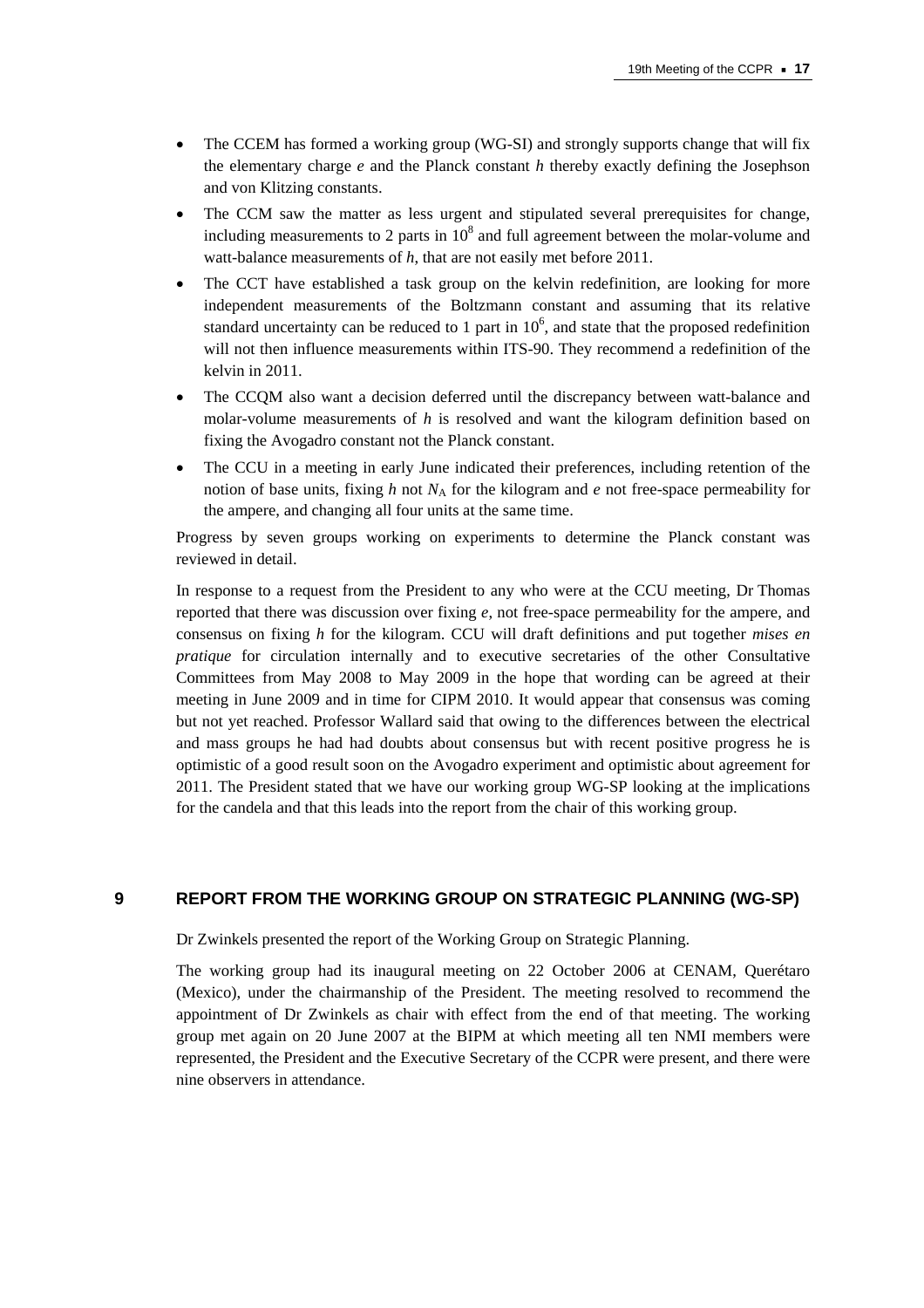The working group has established three task groups:

- TG 1, Terms of reference: 6 members; chair: initially M.L. Rastello, now E. van der Ham;
- TG 2, Membership criteria: 5 members; chair: P. Blattner;
- TG 3, CCPR structure: 7 members; chair: N. Fox.

The first has produced draft terms of reference and the other two are expected to produce documents by the end of December.

At their 2007 meeting the working group discussed a presentation by Dr Stock on why the candela should remain a base unit. A document that he had drafted in consultation with the working group on the "Impact of the proposed redefinitions of the kilogram, the ampere, the mole and the kelvin on radiometry and photometry" (CCPR/07-03, restricted access) was submitted to the CCU meeting on 11 June 2007. The meeting then addressed the definition of the candela in Appendix 2 of the SI Brochure; the section dealing with this definition has been extensively revised by an *ad hoc* task group (CCPR/07-06, restricted access) and further modifications to this draft were agreed for submission to CCPR. A two-page submission to Dr Kaarls, for use in the report "Emerging needs" that he is due to complete this year, was prepared following the Querétaro meeting and submitted in November 2006. The working group meeting approved the terms of reference (Draft 3, 20 June 2007) from TG 3 for submission to CCPR.

## **9.1 Recommendations from WG-SP**

#### 9.1.1 Terms of reference

Professor Wallard asked about the intention underlying point 3 of the terms of reference and the President replied that there was no intention to alter the membership criteria for CCPR or its working groups. Professor Wallard also wanted to see a formal mechanism for handling applications. After brief discussion the President ascertained that CCPR were unanimous in agreeing to adopt the terms of reference.

## 9.1.2 R1: Update of Appendix 2 of the SI Brochure on the definition of the candela

The President indicated that the last paragraph of the draft had been reformatted with two bullets. Professor Wallard said that it was unnecessary and unhelpful for the wording to state that the scotopic function was less important than the photopic function. The President stated that the draft had already been sent to Professor Mills, the President of CCU. Dr Thomas pointed out that "contemplating" would translate into "observing" in the French and on the suggestion of Dr Fox it was agreed to change this to "considering". The meeting then agreed that the revised draft be sent to CCU.

## 9.1.3 R2: Closure of CCPR WG-UV

Dr Zwinkels reported that WG-SP endorsed the recommendation for the closure of WG-UV. The President noted the working group's endorsement and set the recommendation aside for consideration later.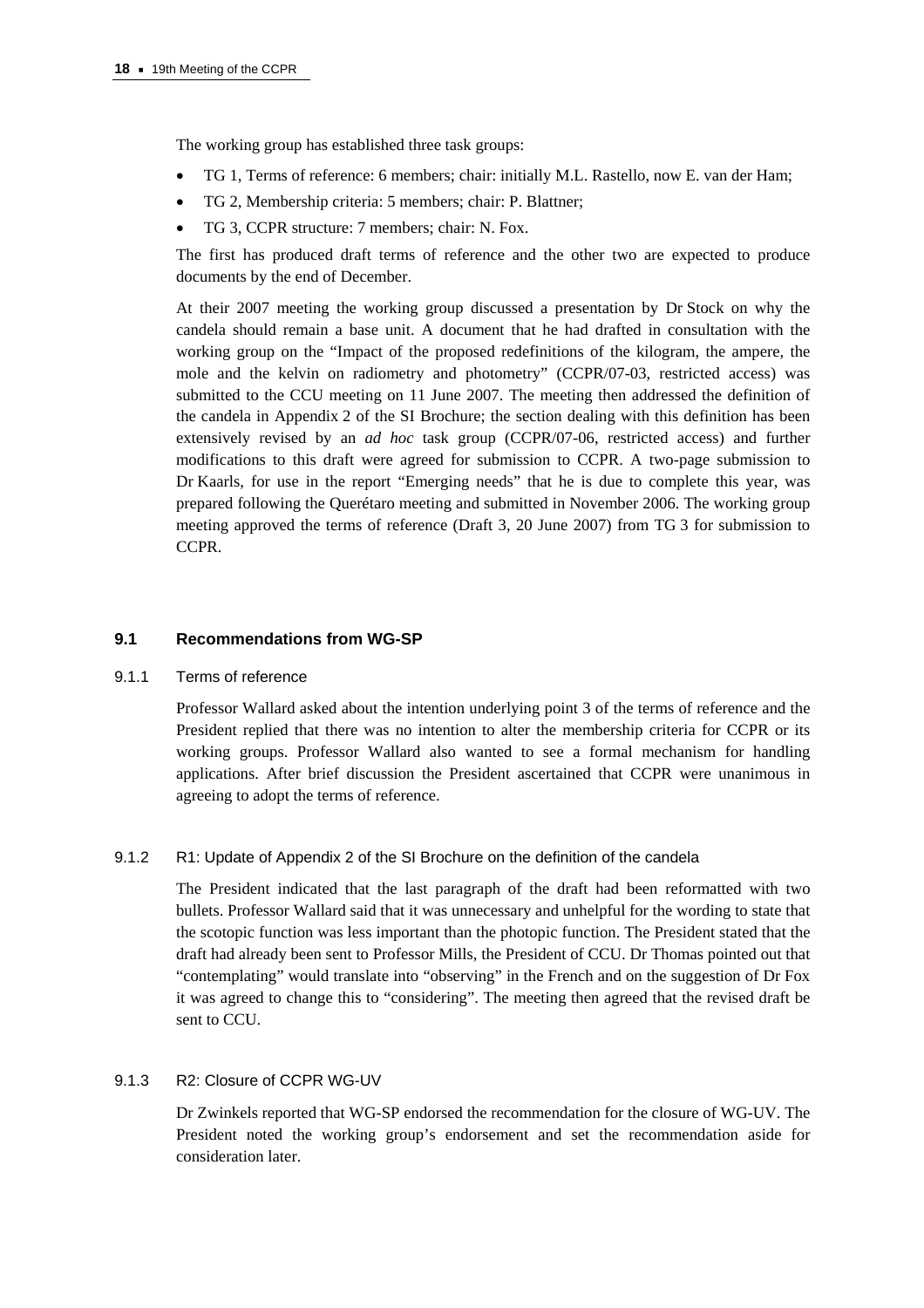#### 9.1.4 R3: Appointment of Y. Ohno as CCPR liaison to CIE

The President stated that the Memorandum of Understanding was between the CIE and the CIPM and that he was therefore doubtful whether CCPR could make this decision. Professor Wallard replied that the definition of BIPM includes all of CIPM and that it would therefore be permissible for CCPR to make this appointment. It was agreed that CCPR endorse the appointment of Dr Ohno as BIPM liaison to CIE.

Professor Wallard stated that there was a need to agree with CIE on the detail of an agreed program for regular consultation. Dr Ohno said that two issues to be discussed with CIE were (a) the  $10^{\circ}$  *V(* $\lambda$ *)* function and (b) mesopic functions for which recommendations were being developed for 2° and 10° observer functions. The President raised the question of whether CCPR and CIE should consider jointly producing a definitive document on photometry. Mention was made of documents on photometry that each body had produced in the past, both largely written by W.R. Blevin.

#### 9.1.5 R4: Appointment of CIE and WMO as Observers to CCPR

Professor Wallard stated that this was a matter which would be reported to CIPM but that it should not require their approval if it can be taken in each case to be implicit in or consistent with the relevant Memorandum of Understanding. On the motion of the President it was resolved, nem. con., to appoint CIE and WMO as observers to CCPR and to so report to CIPM.

#### 9.1.6 R5: Application from KRISS for membership of WG-SP

Dr Zwinkels reported that WG-SP supported the application submitted by Dr D.-H. Lee for membership by KRISS of WG-SP. CCPR resolved that KRISS be elected to membership of WG-SP.

#### 9.1.7 Chairmanship of WG-SP

It was reported that the working group have recommended that Dr Zwinkels continue as chair until the next meeting of CCPR. The President put a resolution to this effect to the meeting and it was carried with acclamation.

# **9.2 Notification to CCU of the formation of a CCPR task group on the candela definition**

Dr Zwinkels reported that WG-SP had established a new task group, TG-SI, with six members under the chairmanship of Dr Rastello, on the definition of the candela in the SI, that an announcement of its formation should be made to CCU and that this announcement had been drafted. After some views had been expressed the President deferred any further decisions on the wording until after informal discussion over morning tea.

#### *(Note: The following discussion and resolution were taken after item 11.)*

Dr Zwinkels brought to the meeting a slightly revised draft which better reflected the consensus of those concerned, namely that the present candela works for existing industries but that we are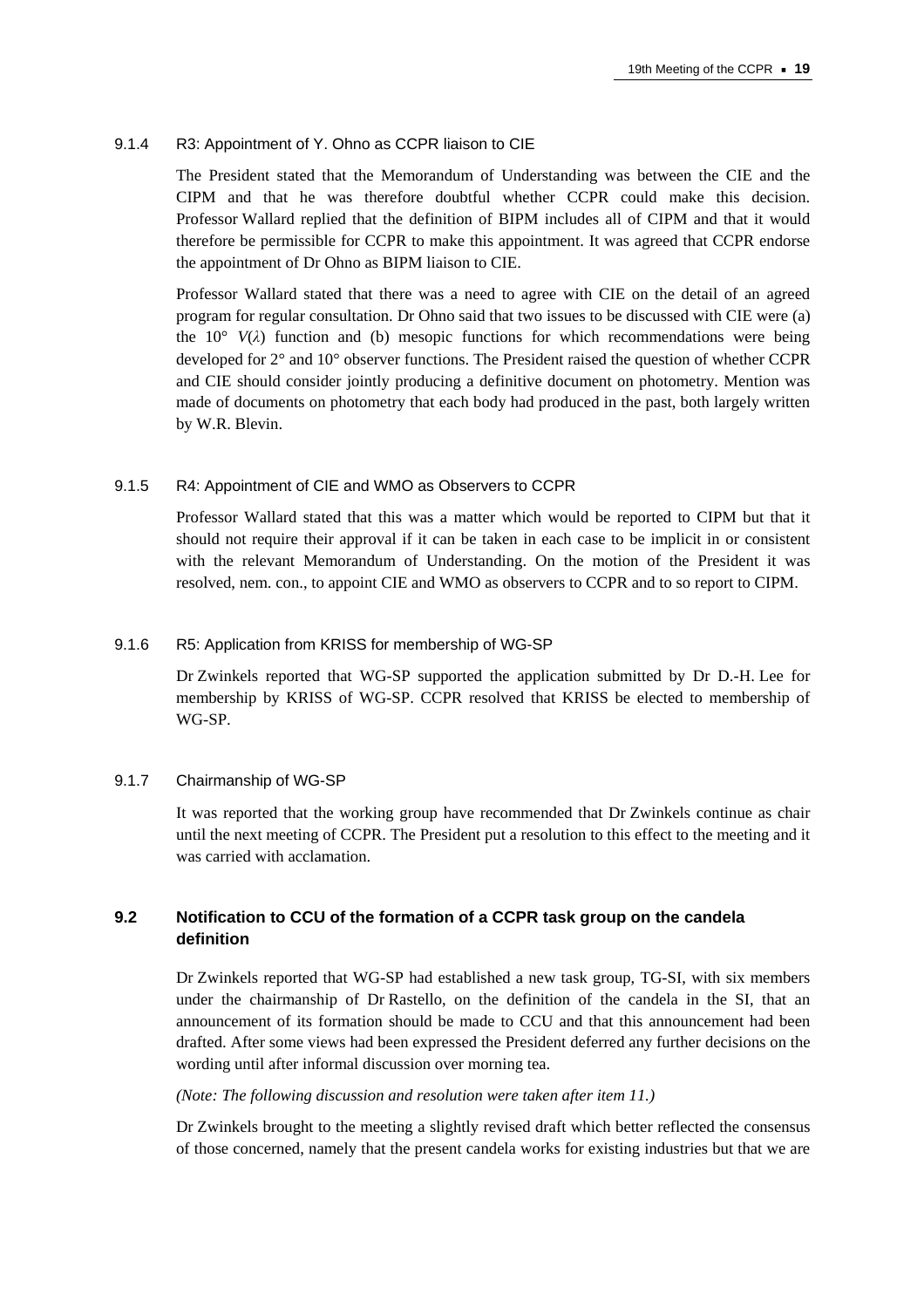prepared to reformulate it if that, "through linkage to the Planck constant, *h*, would provide greater consistency among the definition of the base units and thereby better serve the additional needs of emerging sectors such as the quantum based technologies". The President put the revised draft to the meeting, it was resolved to accept it and that the Executive Secretary forward it to CCU.

## **10 REPORT FROM THE WORKING GROUP ON UV RADIOMETRY (WG-UV)**

Dr Fox reported, in the absence of Prof. Ikonen, on the meeting of the Working Group on UV Radiometry held at BIPM on 19 June 2007. This Working Group was the first and until recently the only working group of CCPR and has played a very important role in reviewing the needs of industry in the UV and in expanding CCPR's remit into the vacuum UV. Over the last few years, however, its work has been seen to be completed as problems have been resolved. WG-UV has one task group, on the vacuum-UV spectral range, which is presently setting up a pilot comparison on detector spectral responsivity. This work, involving PTB, NIST and NMIJ, is underway and no longer needs the support of a dedicated working group; it could report to WG-KC. Dr Fox presented the working group's recommendation that it be closed, but that this should possibly be deferred until WG-SP has recommended a plan for the structure of CCPR.

The President reviewed the context in which this situation has developed and asked that WG-SP submit a proposal on CCPR structure by December 2007. He reiterated that we will ensure that the work of this group is not lost and that all activities will have a home. No groups like, for example, fibre optics should be left out of the structure and vacuum-UV must not be allowed to drift away.

The recommendation for closure was put to the meeting and passed. Dr Fox then asked, and it was agreed, that we record our gratitude to Prof. Ikonen and Prof. Wende and their predecessors for their excellent work, their efforts and contributions. The President endorsed this and remarked that he hoped something similar could be done in relation to work in the far-IR spectral region.

# **11 REPORT ON LIAISON WITH CCT WORKING GROUP 5, RADIATION THERMOMETRY**

Dr Fox presented a report on the progress made by this working group in establishing high temperature fixed points (HTFP) for primary thermometry using metal-carbon eutectics. He noted the possible relevance to photometry of one metal carbide-carbon eutectic, that of molybdenum, which has a eutectic point close to 2856 K. The plan to which this group is working has been set out in the paper "M(C)-C eutectic research plan — the next steps" (CCT-WG5/docs-01). The research programme is focussed on five areas each covered by a task group or working party:

- WP 1: Long term stability and robustness studies;
- WP 2: Construction of "primary" cells for fixed-point temperature assignment;
- WP 3: High temperature fixed-point operational requirements for optimal performance;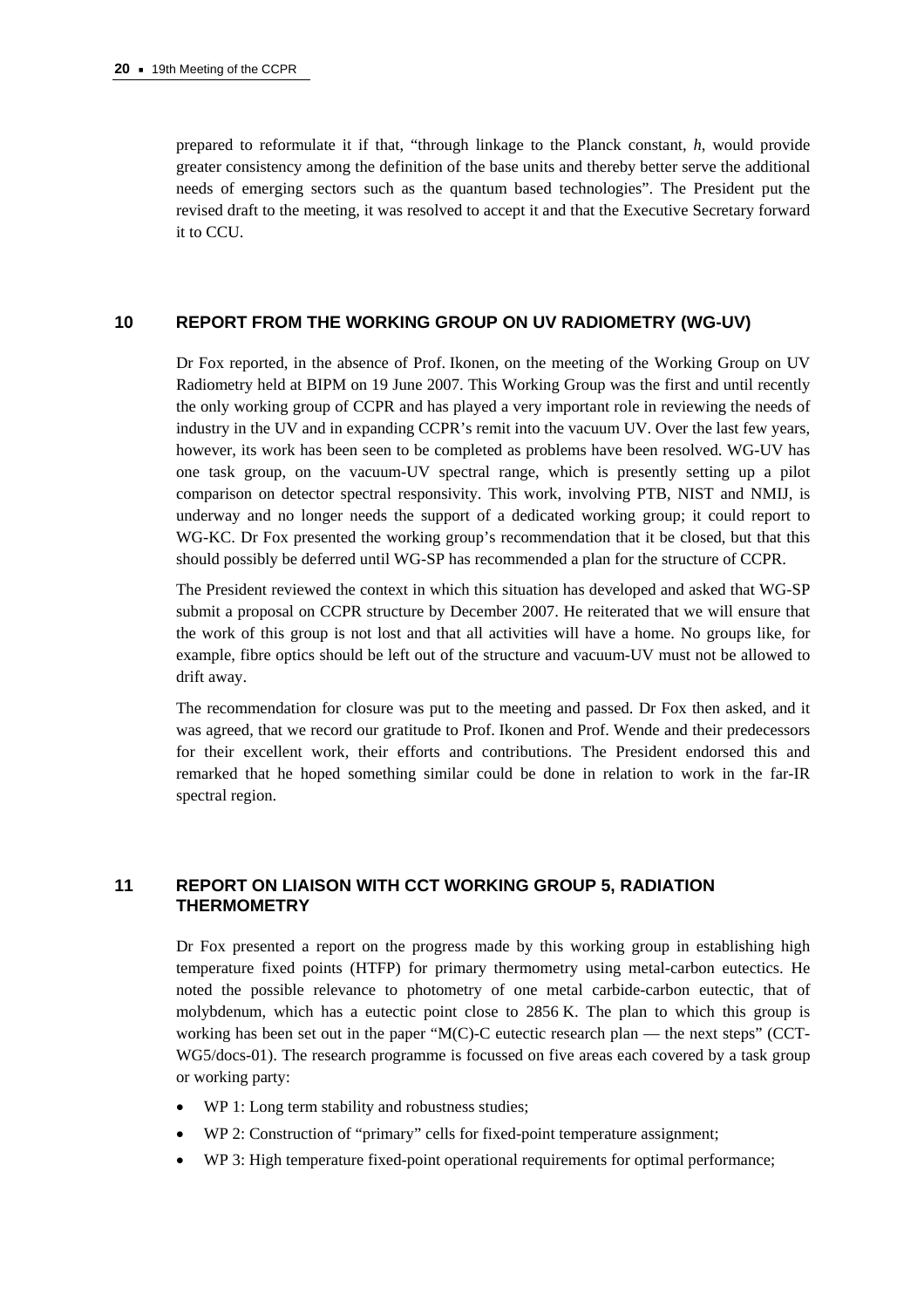- WP 4: Radiometric comparisons and recommendations for absolute radiometry improvements;
- WP 5: Plan and perform fixed-point temperature assignments for definitive HTFP cells.

In addition another working party, WP 6, is preparing text for a *mise en pratique* to allow these high-temperature fixed points to be used as a viable alternative to ITS-90. The target uncertainty is better than 200 mK  $(k = 1)$  for the Re-C point and less for the lower temperature points.

Professor Sapritsky asked why rhenium was the highest-temperature point included to which Dr Fox replied that he did not know but that he surmised that the rhenium point was more reproducible than those higher. In further discussion Prof. Sapritsky said that good agreement had been obtained on the higher-temperature points. Dr Fox asked that he make clear his expectations of success at higher temperatures to which Prof. Sapritsky replied that 3000 K will be important. Dr Fox said that in the measurements planned for 2009 to 2010 an extra cell will probably be included if the existing cells prove satisfactory.

The President reminded the meeting that the function of liaison is to convey reactions. Feedback from CCPR is that we would appreciate the CCT WG 5 going to higher-temperature points if this is feasible and sound results can be obtained. The possibility of this work coming under CCPR not CCT arises. The President summarised the discussion by asking that we record that CCPR takes note of the plans of this working group, appreciates what they are doing and asks that Dr Fox convey this to them.

## **12 REPORTS BY RMO TC CHAIRS**

#### **12.1 APMP**

The report of the APMP Photometry and Radiometry Technical Committee was given by Dr Saito who has been Chair since the last day of the APMP General Assembly in December 2006. The following comparisons have been completed:

- [CCPR-K3.a.1, lu](http://kcdb.bipm.org/appendixB/KCDB_ApB_info.asp?cmp_idy=611&cmp_cod=CCPR-K3.a.1&prov=exalead)minous intensity and CCPR-K3.b.1, luminous responsivity; report published 2005;
- [CCPR-K1.a.1, spe](http://kcdb.bipm.org/appendixB/KCDB_ApB_info.asp?cmp_idy=610&cmp_cod=CCPR-K1.a.1&prov=exalead)ctral irradiance, 250 nm to 1600 nm; report published 2006;
- [APMP.PR-S1, irra](http://kcdb.bipm.org/appendixB/KCDB_ApB_info.asp?cmp_idy=574&cmp_cod=APMP.PR-S1&prov=exalead)diance responsivity of UV detectors; report published December 2006.

The following comparisons are in progress:

- [APMP.PR-S2, fibr](http://kcdb.bipm.org/appendixB/KCDB_ApB_info.asp?cmp_idy=764&cmp_cod=APMP.PR-S2&prov=exalead)e optic power responsivity, 1310 nm and 1550 nm; eight participants, measurements December 2005 to May 2007, Draft B expected in September 2007;
- [APMP.PR-K4, lum](http://kcdb.bipm.org/appendixB/KCDB_ApB_info.asp?cmp_idy=784&cmp_cod=APMP.PR-K4&prov=exalead)inous flux; eight participants, measurements May 2006 to February 2007, Draft A expected in July 2007;
- [APMP.PR-K3.a.1, lum](http://kcdb.bipm.org/appendixB/KCDB_ApB_info.asp?cmp_idy=753&cmp_cod=APMP.PR-K3.a.1&prov=exalead)inous intensity, bilateral involving NIM and SIRIM; measurements taken in May 2006 and report in preparation.

The following comparisons are in preparation:

- luminous intensity:
- spectral diffuse reflectance;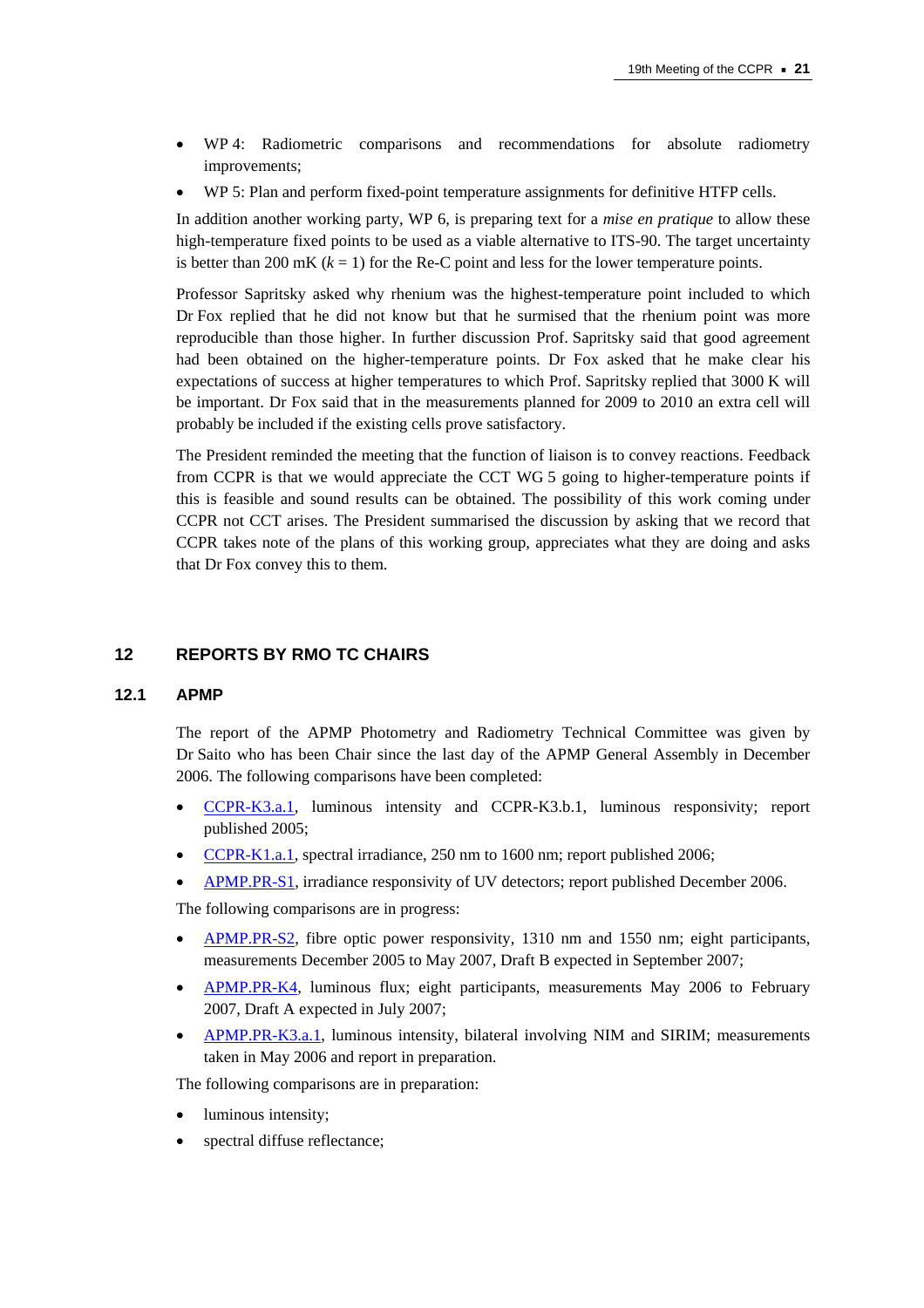- spectral power responsivity, 300 nm to 1000 nm;
- LED properties: CIE averaged luminous intensity, luminous flux, colour coordinates.

A brief meeting of the Technical Committee was held on 20 June 2007 at which plans were discussed for the forthcoming APMP meeting in Sydney. Dr Xu proposed holding a workshop at which pilot laboratories of RMO comparisons could share information on guidelines, report preparation and calculation of reference values.

The President opened discussion by explaining that the purpose of this agenda item is to allow CCPR as a whole to interact with the RMOs but that this meeting is not the main venue for that purpose; that lies with WG-KC and WG-CMC. Dr Xu outlined the workshop proposal in more detail. Dr Fox suggested that the Technical Committee should wait for better guidance before running a workshop on this subject. Dr Ohno explained that the WG-KC presently has outliers and linking on its agenda and plans to resolve these issues soon. Some additional guidance may be needed in relation to linking, particularly if there is a multi-year time gap. No consensus has been reached yet. The President said that preparing guidelines for key comparisons must be seen as an on-going process, not an event. Dr Ballico reminded the meeting that a lot has been published on these topics. He suggested that whilst a general workshop may be useful it is in general more productive to analyse specific examples.

Professor Wallard commented that CCQM held a workshop with case studies. Dr Thomas, who had been at the CCQM workshop, said that when very few laboratories participated one could end up with spuriously low uncertainties and it was difficult to arrive at a reference value. Dr Xu said that he would revise his proposal; it appears that it should be left to WG-KC to run a workshop at an appropriate time. The President remarked that this seemed logical and compared the situation with that which prevailed a few years ago with uncertainties. We need to sort out outliers and linking first; next year may be too soon but a workshop in two years should be fine. Dr Fox said that we need more reports to Draft B stage before we can have a useful discussion on these topics; there are not enough examples yet and we need more real data but we do have real examples of outliers in comparison CCPR-K6.

In reply to Dr Matamoros's statement that one thing, namely guidelines, is missing the Executive Secretary said that the Guidelines are a working document and are available in an open area on the website. Dr Ohno expressed the view that the definition of outliers must be agreed by all participants in the pre-Draft A process. The President said that the decision on what is considered an outlier should be taken by the task group for each individual comparison and that any decision on outliers should be "blind" to the measurement results.

#### **12.2 COOMET**

No report was presented and Prof. Sapritsky said that he had nothing to bring to CCPR.

# **12.3 EURAMET**

Dr Blattner reported on the activities of EURAMET PHORA, the Photometry and Radiometry Technical Committee, of which he has been chair since 1 June 2007. The European Metrology Research Programme (EMRP) is co-funded by the European Commission under Article 169 but this funding is limited to appropriately incorporated legal entities. To create a legal entity suitable for both the operation of an ERMP and for its other purposes EUROMET has been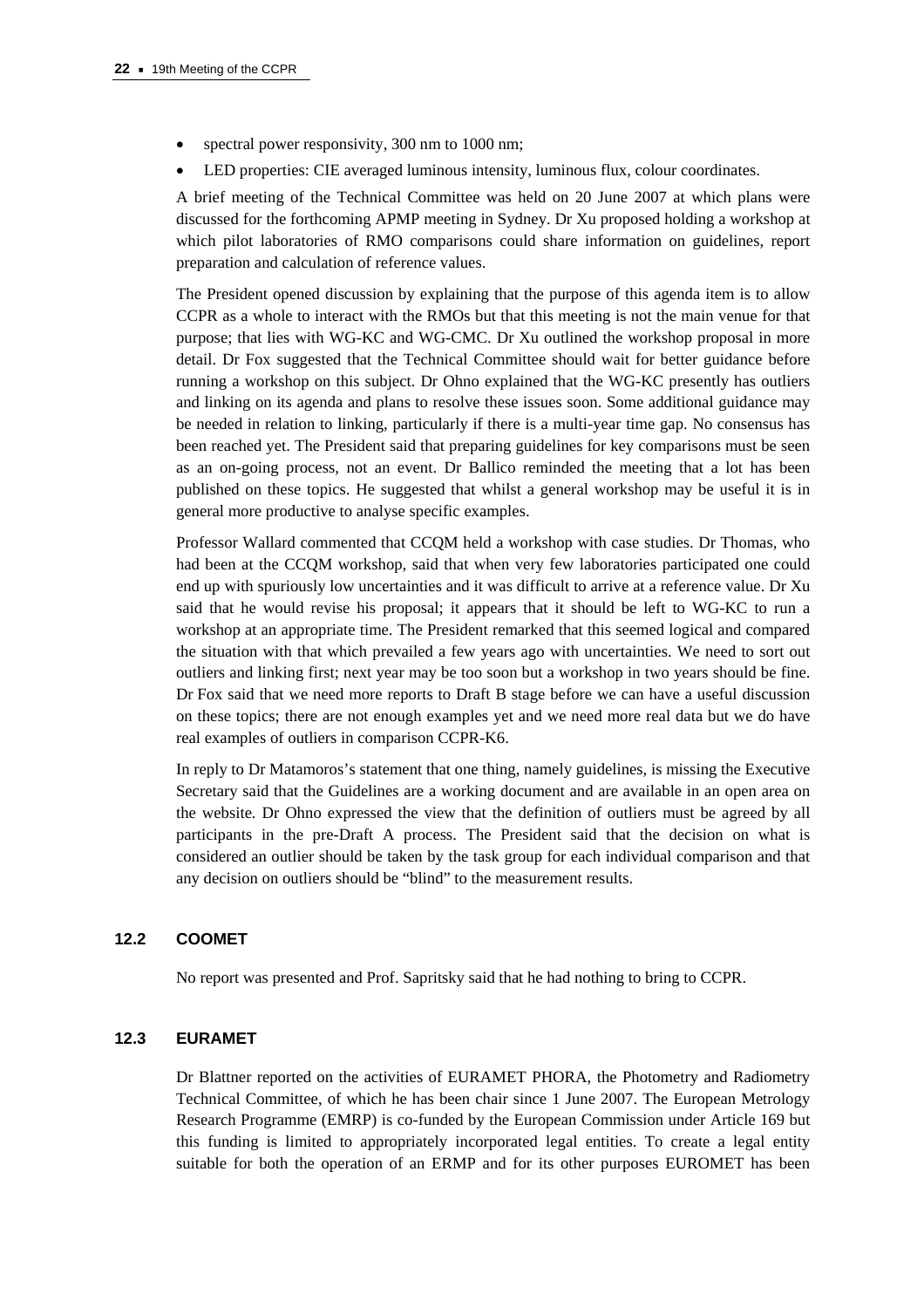incorporated as an association of public utility under German law (e.V.) and renamed EURAMET. The principal components of the new structure are the EMRP Committee which coordinates research and a Research Council. All EUROMET bodies will cease work on 30 June 2007, EURAMET takes over tasks and responsibilities on 1 July, the financial operations of EUROMET are to be wound up by 31 December, and a new website for EURAMET is to be established by 31 December 2007.

The PHORA Technical Committee held meetings, at which 21 member countries were represented, in April 2006 and April 2007 and has a meeting planned for April 2008 at NPL in the United Kingdom. He reported that 24 projects have been completed, 26 more have been agreed and a further five have been proposed. CMC entries EUROMET.PR3 (four countries) and EUROMET.PR4 (five countries, including PMOD) have been published and EUROMET.PR5 (Finland) has been approved by intra-regional review. No key comparisons have been completed but one supplementary comparison has been completed, namely [EURAMET.PR-S1.1, ch](http://kcdb.bipm.org/appendixB/KCDB_ApB_info.asp?cmp_idy=774&cmp_cod=EUROMET.PR-S1.1&prov=exalead)romatic dispersion, a bilateral between MIKES and METAS.

The following comparisons are in progress:

- [EURAMET.PR-K2.b, sp](http://kcdb.bipm.org/appendixB/KCDB_ApB_info.asp?cmp_idy=500&cmp_cod=EUROMET.PR-K2.b&prov=exalead)ectral responsivity (pilot: IFA-CSIC);
- [EURAMET.PR-K3.a, lum](http://kcdb.bipm.org/appendixB/KCDB_ApB_info.asp?cmp_idy=501&cmp_cod=EUROMET.PR-K3.a&prov=exalead)inous intensity (pilot: PTB);
- [EURAMET PR-K4, lum](http://kcdb.bipm.org/appendixB/KCDB_ApB_info.asp?cmp_idy=504&cmp_cod=EUROMET.PR-K4&prov=exalead)inous flux (pilot: PTB);
- [EURAMET PR-K4.1, lu](http://kcdb.bipm.org/appendixB/KCDB_ApB_info.asp?cmp_idy=672&cmp_cod=EUROMET.PR-K4.1&prov=exalead)minous flux and luminous intensity (bilateral between LNE-INM and INM-BRML);
- [EURAMET.PR-K5, sp](http://kcdb.bipm.org/appendixB/KCDB_ApB_info.asp?cmp_idy=505&cmp_cod=EUROMET.PR-K5&prov=exalead)ectral diffuse reflectance (pilot: OMH);
- [EURAMET.PR-K6, sp](http://kcdb.bipm.org/appendixB/KCDB_ApB_info.asp?cmp_idy=506&cmp_cod=EUROMET.PR-K6&prov=exalead)ectral regular transmittance (pilot: LNE-INM);
- [EURAMET.PR-S2, rad](http://kcdb.bipm.org/appendixB/KCDB_ApB_info.asp?cmp_idy=675&cmp_cod=EUROMET.PR-S2&prov=exalead)iant power of high power lasers (pilot: PTB).

The following key comparisons are planned:

- [EUROMET.PR-K2.a.1, sp](http://kcdb.bipm.org/appendixB/KCDB_ApB_info.asp?cmp_idy=498&cmp_cod=EUROMET.PR-K2.a.1&prov=exalead)ectral responsivity (bilateral between NMi VSL and SP);
- [EUROMET.PR-K2.a.2, sp](http://kcdb.bipm.org/appendixB/KCDB_ApB_info.asp?cmp_idy=499&cmp_cod=EUROMET.PR-K2.a.2&prov=exalead)ectral responsivity (bilateral between NMi VSL and JV).

No comments were received on this presentation.

## **12.4 SADCMET**

Mrs Nel-Sakharova presented a brief report. Because South Africa is the only member of SADCMET with an accredited photometry and radiometry laboratory, NMISA is an associate member of APMP and participates in APMP comparisons. Two other SADCMET members, NIS (Egypt) and the Kenya Bureau of Standards (KEBS), have photometry and radiometry laboratories and do have plans for accreditation.

The President stated that there will in the future be another African RMO, AFRIMETS, of which SADCMET will become a part. The first General Assembly of AFRIMETS will be held in South Africa in July 2007.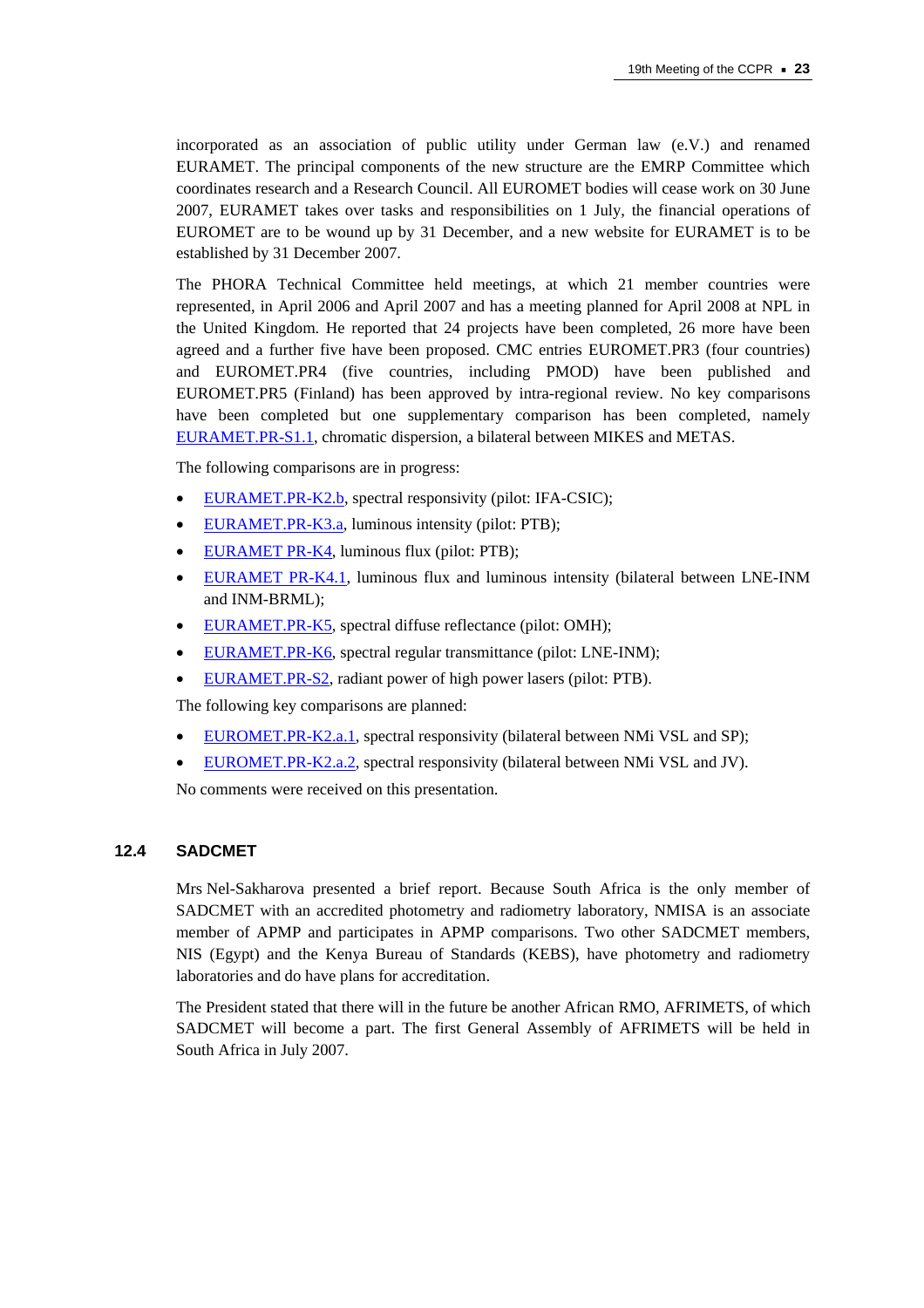#### **12.5 SIM**

Dr Matamoros, chair of the SIM Photometry and Radiometry Technical Committee, presented a report on their activities. There is only one comparison in pro[gress, SIM.PR-K4, lu](http://kcdb.bipm.org/appendixB/KCDB_ApB_info.asp?cmp_idy=662&cmp_cod=SIM.PR-K4&prov=exalead)minous flux for which Draft A is currently being prepared. One comparison, on fiber-optic power meters, is being planned. The participants invited are CENAM, KRISS and NIST. The comparison time schedule and protocol are being defined and will be registered as soon as they have been agreed. Further new comparisons may be defined during this year following discussion with members on their needs.

No new CMCs have been published but some will be submitted by the next year. There are no other activities to report on.

No comments were received on this presentation.

Professor Wallard concluded this agenda item with a request to members to please notify BIPM appropriately when a comparison is taking place. Dr Thomas added a reminder that for any key comparison the protocol must be approved by CCPR.

#### **13 LIAISONS WITH OTHER ORGANIZATIONS (WMO, CIE, CORM, ORM)**

#### **13.1 WMO**

Dr Rüedi presented a report on WMO activities relevant to CCPR. After outlining the history and structure of the WMO she drew attention to:

- The Commission for Instruments and Methods of Observations (CIMO), and
- The Commission for Atmospheric Sciences (CAS),

as the WMO Technical Commissions of greatest relevance to CCPR. WMO does not itself run a calibration laboratory but in general its members do and are responsible for their own calibration. WMO requires traceability of measurements to SI and this occurs through the requirement that WMO Regional Instrument Centres shall have traceability to their NMI. WMO Regional Radiation Centres are required to have traceability to the World Radiation Centre, Davos and discussions are taking place over WMO becoming a signatory to the MRA. Only highest-level WMO reference standards, such as those held at PMOD, EMPA and NOAA, are under consideration for recognition through the MRA. Possible areas of collaboration with CCPR are the solar radiation World Radiometric Reference (WRR) and atmospheric infrared radiation activities of the World Weather Watch programme of CIMO, the Global Atmosphere Watch (GAW) programme of CAS (ozone, UV radiation and optical measurements of aerosols) and the Space Programme of the Commission for Basic Systems (intercalibration of space and ground-based instruments). The WRR, which is critical for climate monitoring, is disseminated by International Pyrheliometer Comparisons (IPC) every five years.

Dr Ballico said that this presentation raised an issue of importance to WG-CMC and WG-KC in that we have no comparisons that cover pyranometers or total solar irradiance measurements. Dr Rüedi replied that she was not sure how this should be done. Dr Fox stated that what we were concerned with were measurements of spectral responsivity and spectral irradiance, that these quantities were linked through aperture area measurements traceable to METAS, and that for the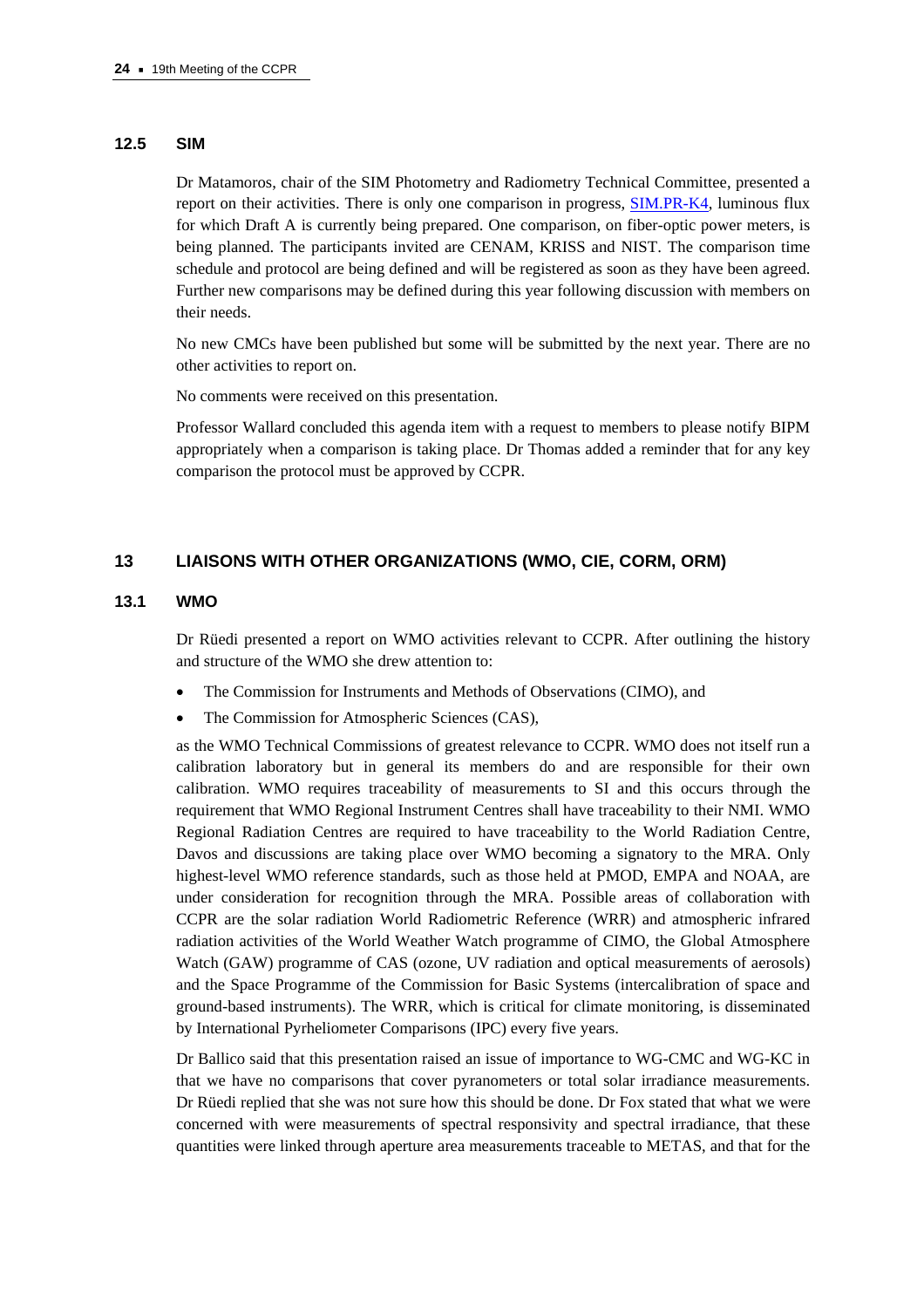spectral responsivity of the instruments there was adequacy in the process. Dr Ballico asked whether the CMCs approved by CCPR are going to be adequate for WMO. The President stated that only one laboratory, PMOD, had a relevant CMC entry. Dr Ballico added that NMIA were also proposing to be involved. The President said that we need to ensure such CMCs are well reviewed. Dr Blattner proposed that we separate natural sun and artificial sun calibrations. Dr Ballico said that pyranometers for solar simulators are the concern. The President commented that we want to do the right thing for both sides, that is for WMO and CCPR. It was agreed that CMCs for artificial sun can be declared as in the past, while CMCs for the Sun could only be declared if the laboratory had participated in the IPC.

Professor Wallard said that BIPM were in parallel discussions with the WMO secretariat who want to become a signatory to the CIPM MRA. Three laboratories are involved: PMOD, WCC/EMPA (Dübendorf) and NOAA. The current policy for Intergovernmental organisations covered the existing signatory (the International Atomic Energy Agency) which has its own laboratories but we now need a policy that covers organisations which do not have their own laboratories. The discussions have not included WMO's Regional Instrument Centres and we would rather that they were traceable to NMIs.

## **13.2 Presentation on the 14th CIMO meeting**

The Executive Secretary presented a report on the 14th meeting in Geneva in December 2006 of the WMO's Commission for Instruments and Methods of Observation (CIMO). He attended for one day as a representative of BIPM to make a presentation on:

- the BIPM and its mission;
- the importance of SI traceable measurements in monitoring climate change;
- WMO becoming a signatory to the MRA,
- WMO representation at the next CCPR meeting; and
- the proposed BIPM/WMO workshop on metrology and climate change.

In a review of their expert teams CIMO invited BIPM to send representatives to teams related to BIPM's mission. Dr Fox and Dr W. Schmutz (PMOD/WRC) have been nominated to Team A3: Meteorological Radiation and Atmospheric Composition Measurements and Dr R. Kohler (BIPM) has been nominated to Team C2: Regional Instrumentation Centres, Quality Management Systems and Commercial Instruments Initiatives.

The President put the motion that CCPR confirm the appointment of these representatives and the motion was carried.

#### **13.3 CIE**

Dr Bastie and Dr Zwinkels presented a report on the activities of the International Commission on Illumination (CIE) over the period from 2005 to June 2007 that are relevant to the CCPR, the relevant CIE Divisions being numbers 1, 2, 6 and 8. Three new technical committees have been formed:

• TC 1-69, colour rendition by white light sources (chair: W. Davis);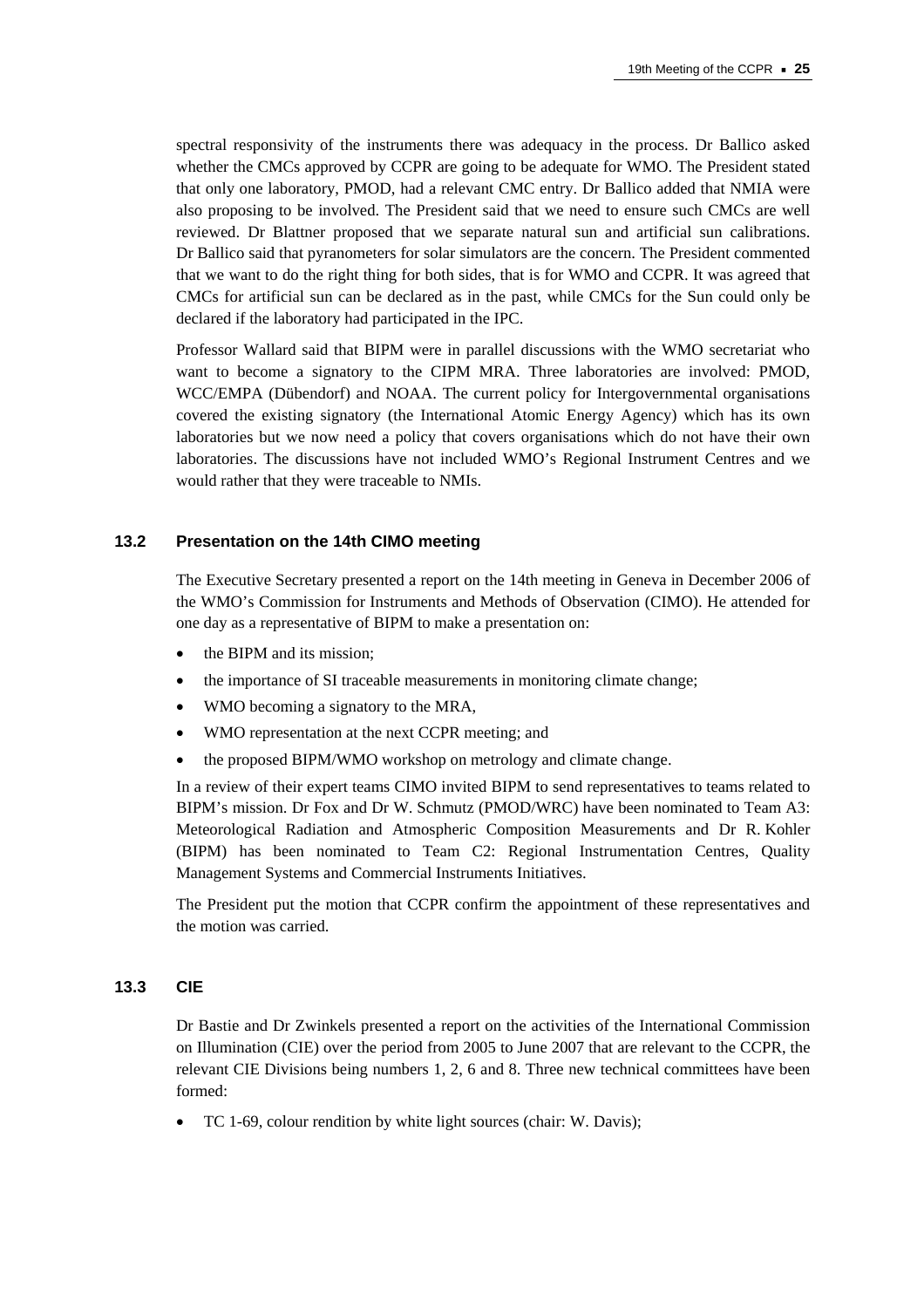- TC 2-60, effect of instrumental band pass function and measurement interval on spectral quantities (chair: E. Woolliams);
- TC 6-60, spectral weighting of UVR from solar surrogate sources (chair: P.D. Forbes).

Dr Bastie reported a general concern that the present colour rendering index was not working satisfactorily and TC 1-69 had been established to sort this out. He listed three standards, two draft standards and eight relevant technical reports that have been published in this period.

Four CIE Expert Symposia have been held:

- symposium on "75 years of the CIE Standard Colorimetric Observer", in May 2006 at NRC, Ottawa, Canada;
- the 2nd CIE Expert Symposium on Measurement Uncertainty, in June 2006 in Braunschweig, Germany;
- the CIE Expert Symposium on Visual Appearance in October 2006 in Paris, France; and
- the 2nd CIE Expert Symposium on Lighting and Health in September 2006 in Ottawa, Canada.

Proceedings of all of these meetings are available from the CIE.

He reported that the Cooperation Agreement between CIE and BIPM was signed by the President of CIE and the Director of the BIPM on 2 April 2007. A revision of the *International Lighting Vocabulary* published jointly by CIE and the International Electrotechnical Commission is under way and is being coordinated by Dr Bastie. The 26th Quadrennial Session of the CIE will be held in Beijing, China in July 2007.

No comments were received on this presentation.

# **13.4 CORM**

Dr Ohno reported on the structure and current activities of CORM (Council for Optical Radiation Measurements). CORM has a membership of about 200, mostly from the US and the rest of North America, and has a specific role in advising NIST on research needs in optical metrology. Its annual meeting in May 2007 "Optical Radiation Consensus Standards and Industry" had an attendance of about 60. It featured a tutorial workshop on photometry and colorimetry for LED and solid state lighting and sessions on developing standards for solid state lighting, colour and appearance standards and methods, and retroreflective safety materials. Dr Ohno highlighted one presentation on an electrical substitution method for an LED as a way of directly realizing the lumen on LEDs.

Dr Saito stated that one of his colleagues had already done this more than ten years ago, using it to measure the efficiency of an LED and its internal quantum efficiency. Professor Sapritsky commented that he had seen an even earlier report of this being done twenty years ago in Russia.

## **13.5 ORM**

Dr Fox reported on the recent activities of the ORM (Optical Radiation Measurements) Club run by the NPL which has a similar size of membership and anticipates 70 at its annual meeting in June 2007. More information can be found on the NPL website at [http://www.npl.co.uk/optical\\_radiation/ormclub/.](http://www.npl.co.uk/optical_radiation/ormclub/)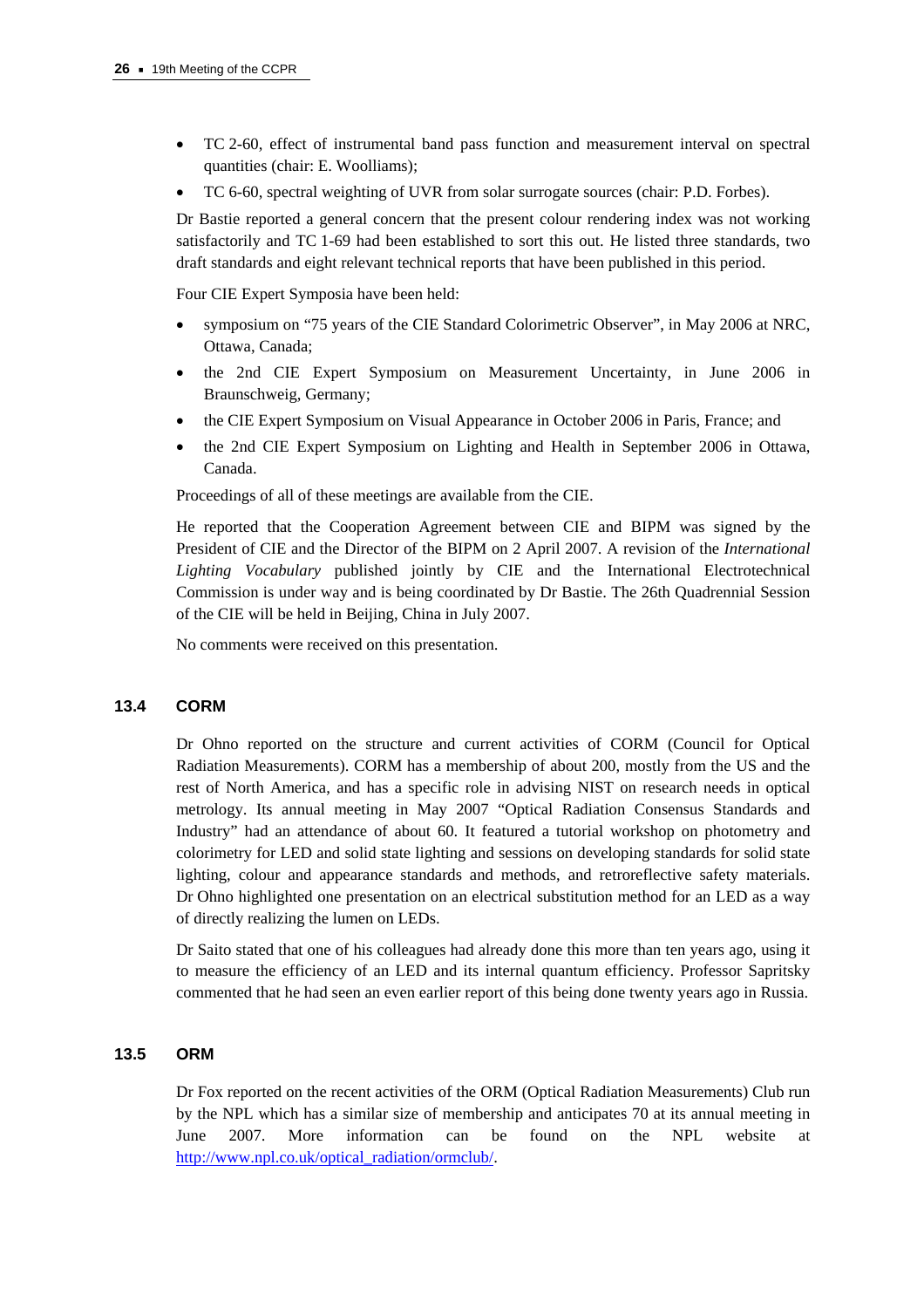The President commented that we should take account of data from these user groups in our strategic planning group.

## **14 MEMBERSHIP OF CCPR AND WORKING GROUPS**

The President stated that we have an application from CENAM for full membership of CCPR. Dr Matamoros made a presentation on the work of CENAM. Mexico has been a signatory to the Metre Convention since 1890, a signatory to the MRA since 1999 and CENAM has been an Observer to CCPR for the past 8 years. The NMI is governed by legislation enacted in 1992 and established an optical radiation laboratory in 1994. The optical radiation group have participated in six international comparisons including one CCPR key comparison and three SIM comparisons. They have played an active part in their RMO, including chairing the photometry and radiometry technical committee for the past several years. Dr Matamoros reviewed the photometric and radiometric capabilities that have been established and listed recent publications.

The application of CENAM was unanimously recommended to the CIPM for full CCPR membership.

Professor Wallard commented on the importance of publishing regularly as an indicator of the continuity of an active research programme. In response to this comment Dr Fox asked whether we should review CCPR membership regularly, something we have not done so far. The comment was made that the next CIPM meeting may do this. It was agreed that this issue should in any case be taken forward to CIPM.

Dr Ohno reported that membership of WG-KC had changed by the addition of one new member and the removal of one existing member. The President stated that the appointment of the new member, MIKES, had been already ratified by email and that there was no need to ratify the removal as it was required by the rules for membership.

#### **15 OTHER BUSINESS**

#### **15.1 Initiative on biological and physiological quantities**

Professor Wallard commented on the initiative on biological and physiological quantities. The aim is to hold an international meeting involving this community and the IR community.

## **15.2 BIPM Summer School**

Professor Wallard announced that BIPM is again holding a summer school for younger metrologists and that details have just been sent to NMI directors. Dr Zwinkels will be speaking at it but has only one hour for the whole of photometry and radiometry.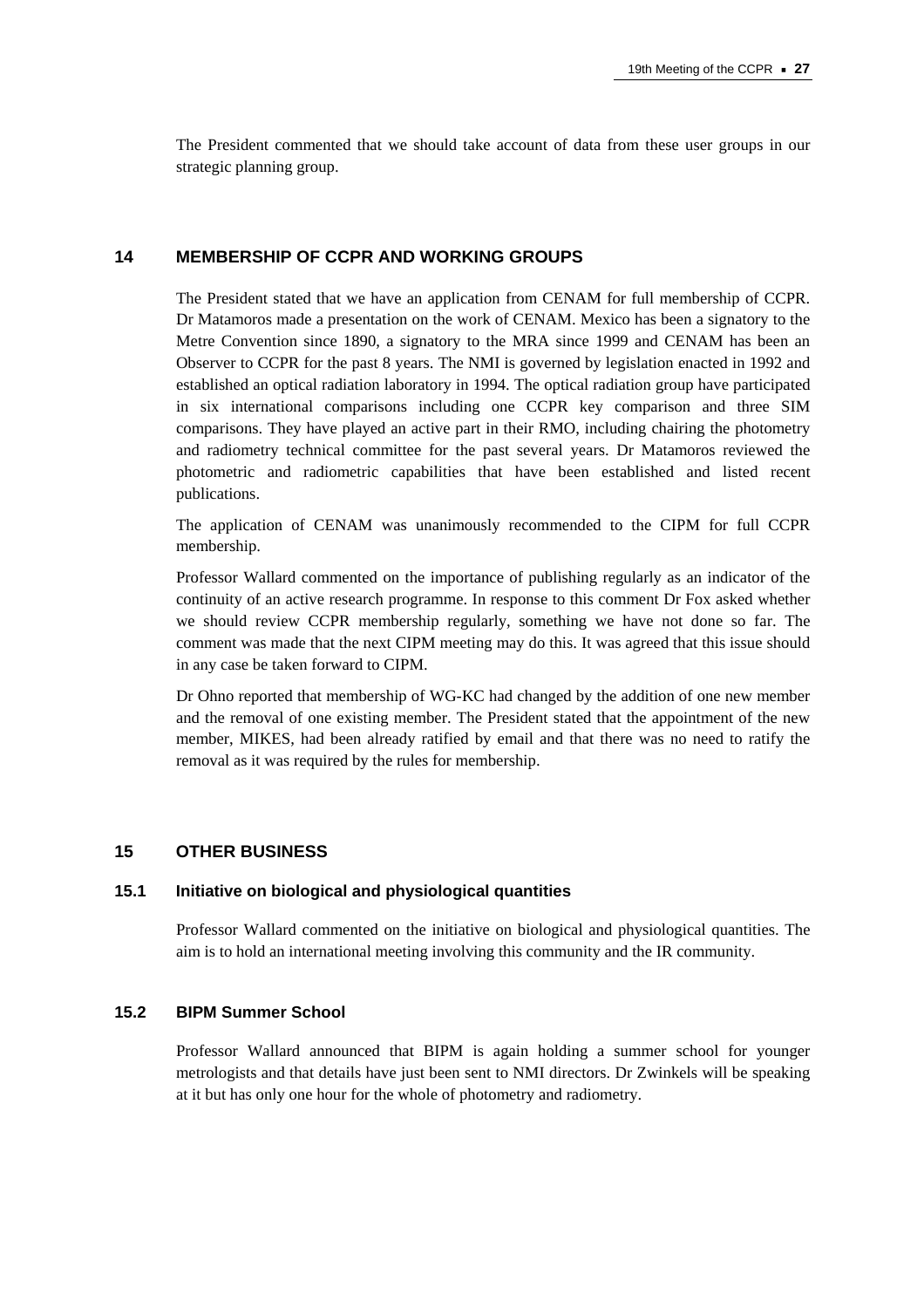#### **15.3 Documents on BIPM open website**

It was decided that only the working documen[ts CCPR/07-02 a](https://www.bipm.org/cc/CCPR/Allowed/19/CCPR-07-02.pdf)n[d CCPR/07-05 sho](https://www.bipm.org/cc/CCPR/Allowed/19/CCPR-07-05.pdf)uld be available on the open website and that the other documents, including country presentations, RMO reports and the presentations from other organisations shall remain password protected. To comple[te CCPR/07-02, Dr](https://www.bipm.org/cc/CCPR/Allowed/19/CCPR-07-02.pdf) Fox undertook to provide the bibliography for the NPL's response and Professor Sapritsky agreed to arrange for a response from VNIIOFI for this document by early July.

## **16 REPORT TO THE CIPM AND RECOMMENDATIONS**

The President undertook to prepare this and to circulate the draft to all of CCPR for comment before submission to CIPM.

#### **17 NEXT WORKING GROUP MEETINGS**

The President stated that an invitation has been received from Dr D.-H. Lee to hold working group meetings (WG-KC, WG-CMC and WG-SP) at KRISS in the third week of October 2008, in conjunction with the 10th NEWRAD meeting. No other meetings or institutions have been suggested as a venue. Following discussion at WG-SP earlier this week the tentative proposal is:

- WG-CMC on Sunday 12 October;
- WG-KC on Thursday 16 October in the afternoon and on Friday morning;
- WG-SP on Friday afternoon, with the possibility of extension of these meetings into Saturday.

There was agreement in principle to this proposal with a firm schedule to be announced to members in due course.

## **18 CLOSING OF THE MEETING**

The President thanked the participants for their contributions and closed the meeting at 13:25.

John Clare, Rapporteur October 2007